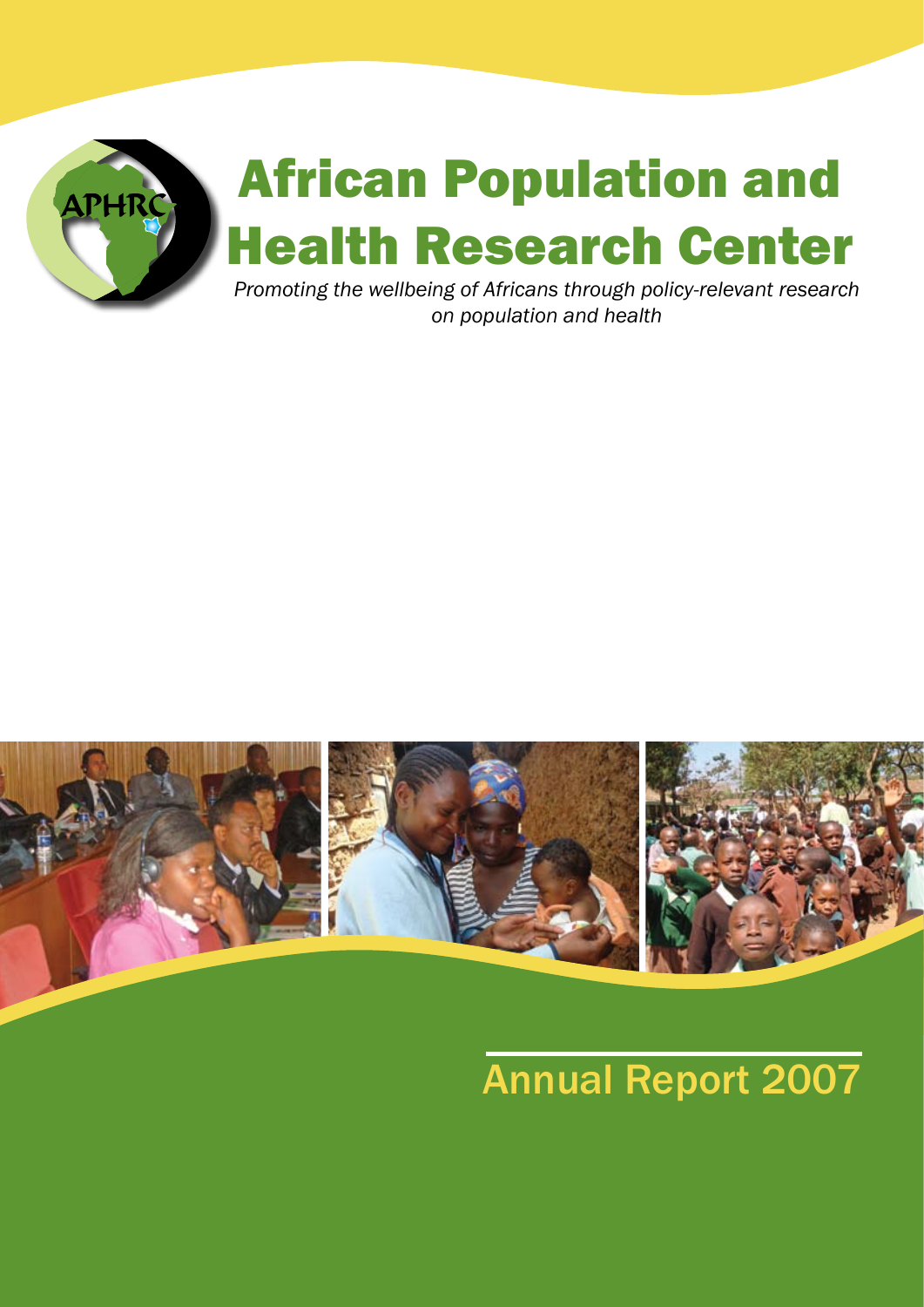## APHRC IN BRIEF

The African Population and Health Research Center (APHRC) is a non-profit, non-governmental, international organization that is committed to conducting policy-relevant research on population, health and development issues in sub-Saharan Africa. The Center also facilitates the use of research evidence in policy and practice, in addition to strengthening the research capacity of African scholars and institutions to enhance skills in generating credible scientific evidence.

#### Vision, Mission and Values

Our *vision* is to be a global center of excellence, consistently delivering sound scientific evidence for policy and action.

Our *mission* is to promote the wellbeing of Africans through policy-relevant research on population and health.

#### *Our values include:*

- Commitment to excellence, independence and innovation;
- Dedication to conducting research in an ethical manner;
- Integrity, fairness, transparency, and accountability in all our work; and
- Concern for social and economic equity.

#### Core Priorities

- Contribution to science through high impact research projects and publications
- Inform policy decisions with research evidence
- Strengthen research capacity in sub-Saharan Africa

#### Institutional Strengths

*Commitment to Excellence:* APHRC is strongly committed to excellence in all areas of its work from the design and implementation of innovative research programs that are relevant and responsive to local and regional policy needs, to engaging policymakers with research evidence, strengthening professional and institutional research capacity, prudent financial management and effective administrative systems and procedures.

*The Nairobi Urban Health and Demographic Surveillance*  **System:** APHRC runs this longitudinal platform that follows up about 60,000 people in two slum settings in Nairobi once every four months to gather data on births, deaths, marriages and pregnancies, disease and access to health care, school participation, and livelihoods, among others. The system provides a platform for investigating linkages between urbanization, poverty, health and other socio-demographic indicators. It also serves as a tool for monitoring and evaluating the impact of interventions aimed at improving the wellbeing of poor urban communities.

*Interdisciplinary Approach:* APHRC implements its work through an interdisciplinary approach made possible by the Center's multidisciplinary research team that brings together a combination of skills and scholarly expertise, including anthropology, demography, economics, epidemiology, education, health promotion, sociology, and public health.

*Regional Mandate:* As a regional institute, APHRC seeks to carry out research that is of relevance across sub-Saharan Africa. Within the countries where we work, we collaborate

with local partners. This work is also made possible by our researchers who are drawn from different Anglophone and Francophone African countries and our international Board of Directors.

*Building Partnerships:* Strong collaborative linkages based on the principles of mutuality, complementarity, and equity enrich our work and expand our reach in terms of both geographic coverage and breadth of research programs. APHRC strengthens existing partnerships and strives to create new ones with the research community, universities, donors, regional bodies, policymakers, the media, advocacy groups, and communities. Some of our current partnership and networking efforts have targeted memberships to networks such as the INDEPTH Network (an International Network of field sites conducting continuous Demographic Evaluation of Populations and Their Health in developing countries), the WHO's Health Metrics Network, the Committee for International Cooperation in National Research in Demography (CICRED), the Global Equity Gauge Alliance (GEGA), and the International Society for Urban Health (ISUH).

#### **Governance**

APHRC is governed by an independent Board of Directors, comprising of up to 14 internationally distinguished professionals and leaders in health, social sciences, management and development (see page 15). The Board of Directors meets at least once a year to discuss and give guidance and direction to the Center's overall research, policy engagement, and research capacity strengthening programs. The Center is headed by an Executive Director who oversees its daily operations and programs and also serves as a non-voting member and secretary to the Board.

#### Objectives of Report and Outline

The main objective of this annual report is to provide an account of APHRC's activities in 2007, major achievements and challenges. The report is organized into six sections: Messages from Board Chair and Executive Director; Research; Policy engagement and dissemination; Research capacity strengthening; Funding and partnerships; and Financial report.

## **Contents**

| Introduction by Executive Director 3 |  |
|--------------------------------------|--|
|                                      |  |
| Policy Engagement and Dissemination9 |  |
| Research Capacity Strengthening 12   |  |
|                                      |  |
|                                      |  |
|                                      |  |
|                                      |  |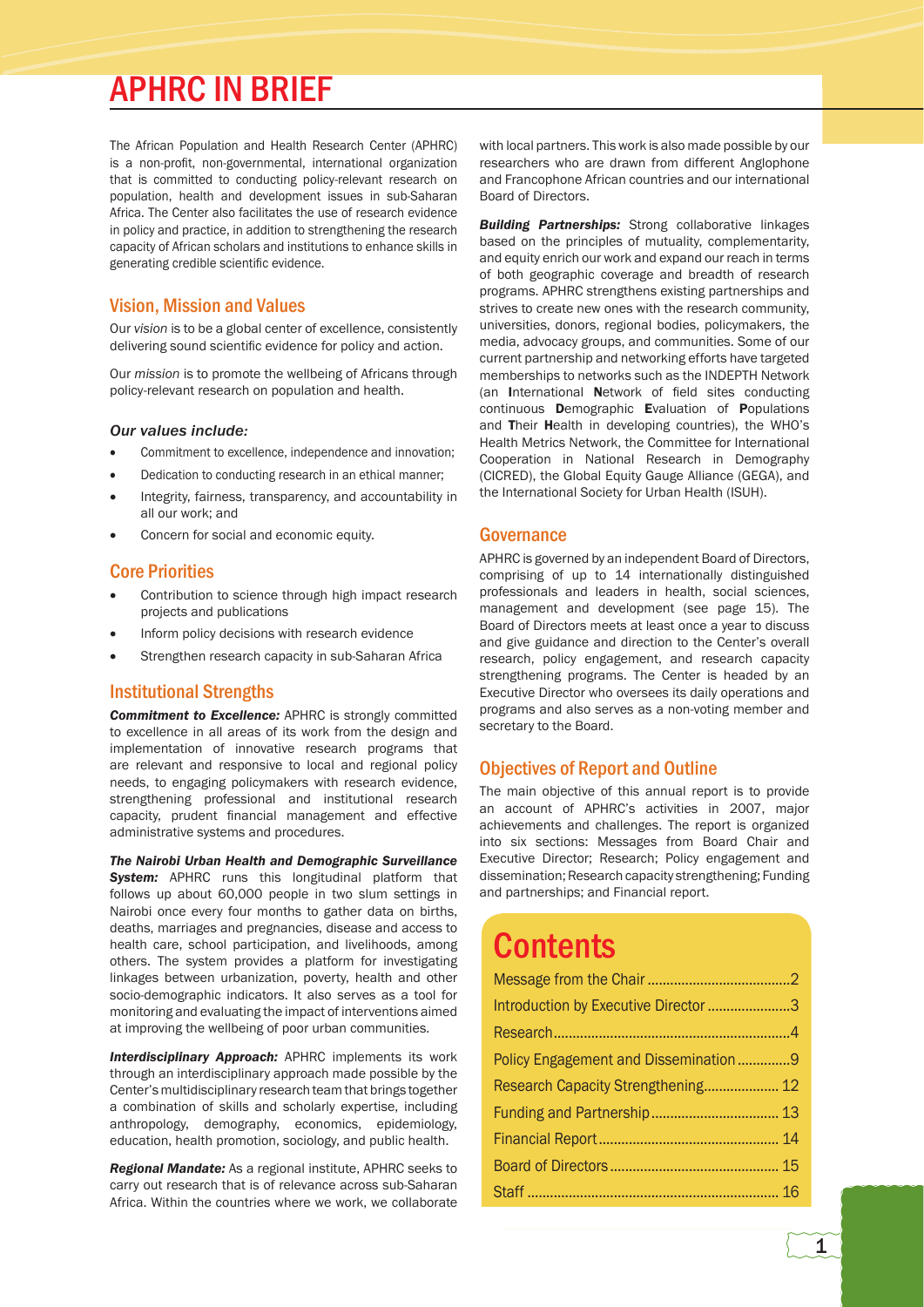### Message from the Chair



Jane Menken, Ph.D.

#### *Dear friends,*

It is my pleasure to present the 2007 Annual Report of the African Population and Health Research Center (APHRC). APHRC has, over the past seven years, made significant contributions to Africa's development through research that improves understanding of population, health and development issues in the region. Indeed, the publication of *Population and Health Dynamics in Nairobi's Informal Settlements* five years ago, put into focus the challenges faced by poor urban residents in African cities. The report and many subsequent scientific papers published by APHRC staff have drawn extensive attention to the plight of the urban poor in Africa by governments and key development partners.

The annual general meeting of the APHRC Board of Directors was held in November 2007 where the board endorsed the Center's new strategic plan for the period 2007-2011. This plan has organized the Center's research efforts into four major areas: urbanization and wellbeing; population and reproductive health; health systems and challenges; and education.

The past year saw a huge increase in APHRC's budget, which translated into a substantial expansion of the Center's research programs. The year also witnessed expansion in the Center's research capacity strengthening programs to include work with African universities to strengthen doctoral training in the region. In policy engagement, APHRC reached out to key regional policymakers, including the African Union, to increase the use of its research evidence at the regional level. APHRC researchers published about 40 peer-reviewed articles in leading International journals, recording the highest number of such publications ever.

As the Center moves into a new phase of its strategic plan, it is poised to take advantage of opportunities that will present as well as handle challenges that will arise.

The 2007 board meeting effected changes in the board's leadership. Among the changes was the rotating out of Dr. Demissie Habte, who had been the chair of the board for four years (see page 15 for more information). We are very grateful to Dr. Habte for his outstanding leadership, which has seen APHRC grow tremendously.

I wish to express sincere gratitude to funding and other partners for their continued support. I congratulate the APHRC staff, management and board for their selfless dedication and commitment without which the year 2007 would not have been such a remarkable success.

Sincerely,

Jane Menke

Jane Menken, Ph.D. *Chair, APHRC Board of Directors*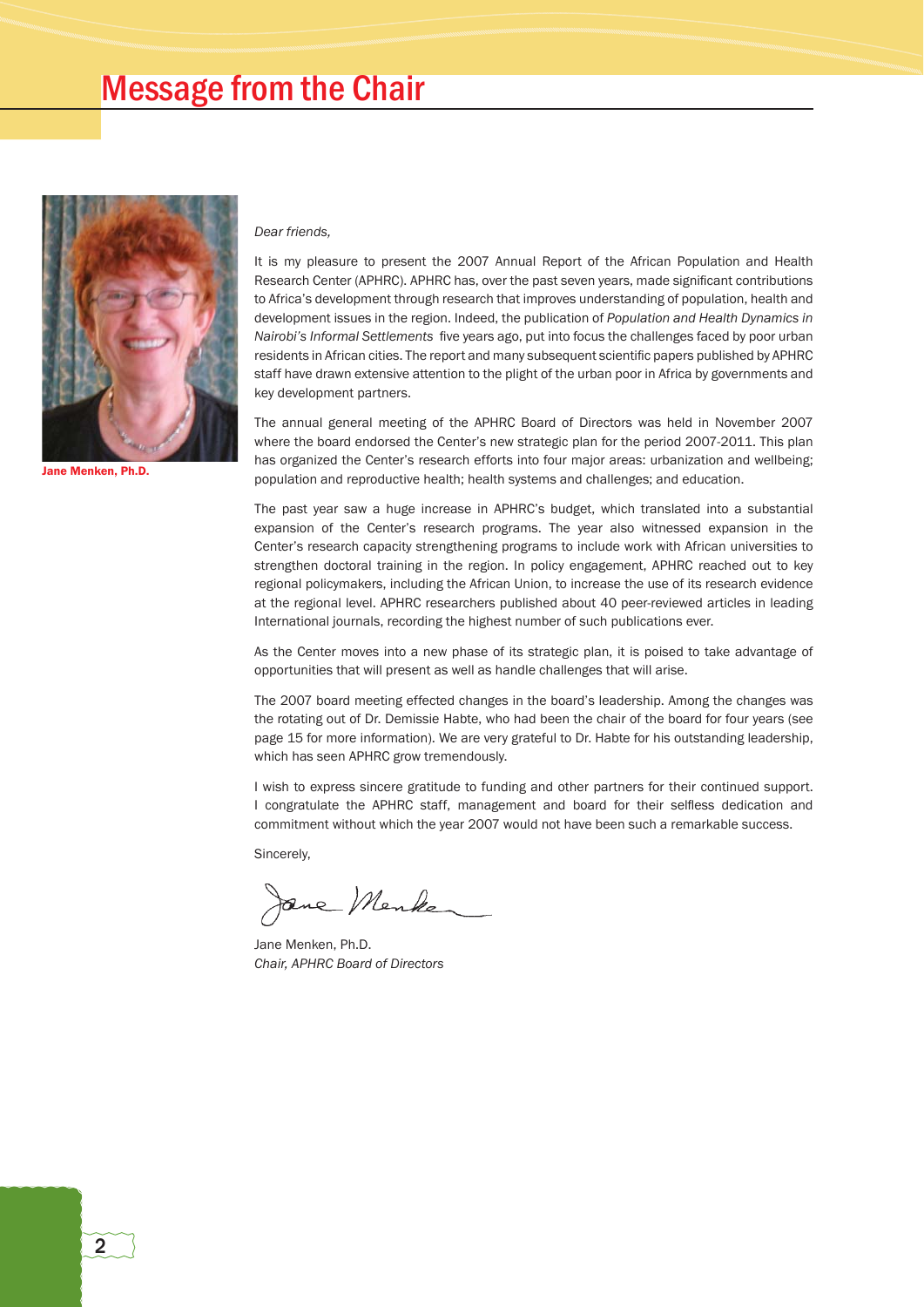### Introduction by the Executive Director

The year 2007 marked the beginning of our new strategic plan for the period 2007-2011 (http://www.aphrc.org/documents/ APHRC Strategic Plan.pdf). In the new plan, we reaffirm our commitment to promoting the wellbeing of Africans through policy-relevant research on population and health as our guiding mission.

In line with the new strategic plan, we have made significant strides in seeking to put in place the human, administrative and programmatic resources needed to effectively deliver on our planned objectives. This has involved the development of new programs as well as the expansion of existing ones, and a re-organization of our work procedures and structures, including the creation of new positions. The tremendous growth and expansion we recorded in 2007 and prior years necessitated these changes. Specifically in 2007, we recorded a 90% growth in our programs, while overall growth in income and expenditure stood at 80%.

In the new plan, our research program has been organized into four key areas, namely: urbanization and well-being; population and reproductive health; health systems and challenges; and education. The new structure for the Center's research program has been informed by our experiences over the past seven years and the emerging needs we identify in the sub-Saharan Africa region. The program is headed by the Director of Research and each theme is headed by a theme leader who is a senior researcher at APHRC. In 2007, APHRC researchers produced about 40 peer-reviewed publications addressing priority population, health, education, and development issues in the region.

Guided by its new strategic plan, the Center expanded its policy engagement and communication efforts to facilitate more effective and sustained engagement with policymakers, including collaboration with key regional bodies, such as the African Union. This has enabled APHRC to maintain its commitment to translating research on Africa into tangible contributions to science and policy decisions in the region. In 2007, we hosted or co-hosted several international conferences, including the  $7<sup>th</sup>$  INDEPTH Network Annual General and Scientific Meetings, the 5<sup>th</sup> African Population Conference, the 2007 UNAIDS Inter-Agency Task Team on Education symposium entitled 'The Missing 10% - HIV/ AIDS and the Education Sector in sub-Saharan Africa', and CICRED workshop on Urban Population, Development and Environment Dynamics, among others. We built on the opportunities provided by these conferences to create a forum for scholars in Africa to share their work with the rest of the world; facilitate their engagement with policymakers, program implementers, donors, and the media; and foster collaborative opportunities.

Our commitment to strengthening research capacity in Africa also moved a notch higher in this new phase of our strategic plan with the commencement of a new initiative to improve doctoral training at African universities. Specifically, a new initiative to provide fellowship support to doctoral students at African universities will begin in January 2008. The fellowships are envisaged to facilitate more rigorous engagement of doctoral students in research, strengthen their research skills, and provide the fellows with an opportunity for timely completion of their doctoral training. In addition, APHRC initiated another major regional partnership with several African universities to strengthen doctoral training and research capacity at African universities. Through these initiatives, we are endeavoring

to contribute to current efforts to provide the next generation of African scholars, researchers, planners and policy makers, with world-class training here in Africa. Other research capacity strengthening efforts also witnessed remarkable growth in 2007. The Center awarded six postdoctoral fellowships to deserving African scholars, hosted several doctoral students as research interns, hosted a number of visiting scholars, and a number of its junior research fellows proceeded for their doctoral training at various universities across the world. A beneficiary of the Center's



Alex Ezeh, Ph.D.

first set of research trainee fellowships, graduated in record time with a PhD from the University of Pennsylvania and is back in Kenya to continue his excellent work.

To be able to handle expanded programs, we increased our staff numbers from 76 in 2006 to 87 as at the end of 2007. Currently, we have over 30 research staff from 11 different countries, 16 of whom have PhD degrees, with the rest holding Masters degrees.

All these achievements were not realized without challenges. With project grants accounting for nearly all the growth in income, the Center's commitment to its three core program priorities of doing good research, enhancing the use of research evidence in policy decisions, and strengthening the research capacity of African scholars remains a contested terrain. As a relatively young institution, this rate of growth continues to make it increasingly visible to many stakeholders across the region and beyond. Balancing the need to remain focused on the defined priorities with the obligation to be relevant and responsive to the growing demands on the Center by many of its key stakeholders remains a challenge. Perhaps the most singular challenge APHRC has continued to face relates to identifying, attracting and retaining the requisite staff to deliver on the expanded programs and to sustain the growth.

Although some progress is being made in addressing Africa's population and health problems, the continent continues to face serious challenges, including rapid urbanization amid low economic growth and poor governance; high population growth rates and lack of access to reproductive health information and services; weak health systems; and limited access to quality education. Our work will continue to address these challenges through high quality research and policy engagement programs.

I sincerely thank all our partners, especially individual and institutional collaborators, funders, and the Government of Kenya for their support in 2007. To all APHRC staff and Board members, I owe a huge debt of gratitude for your unwavering commitment and dedication that yielded a very fruitful year. I am confident that we will continue to build on this success to ensure sustained excellent performance in the years to come.

alextoch

Alex Ezeh, Ph.D. *Executive Director, APHRC*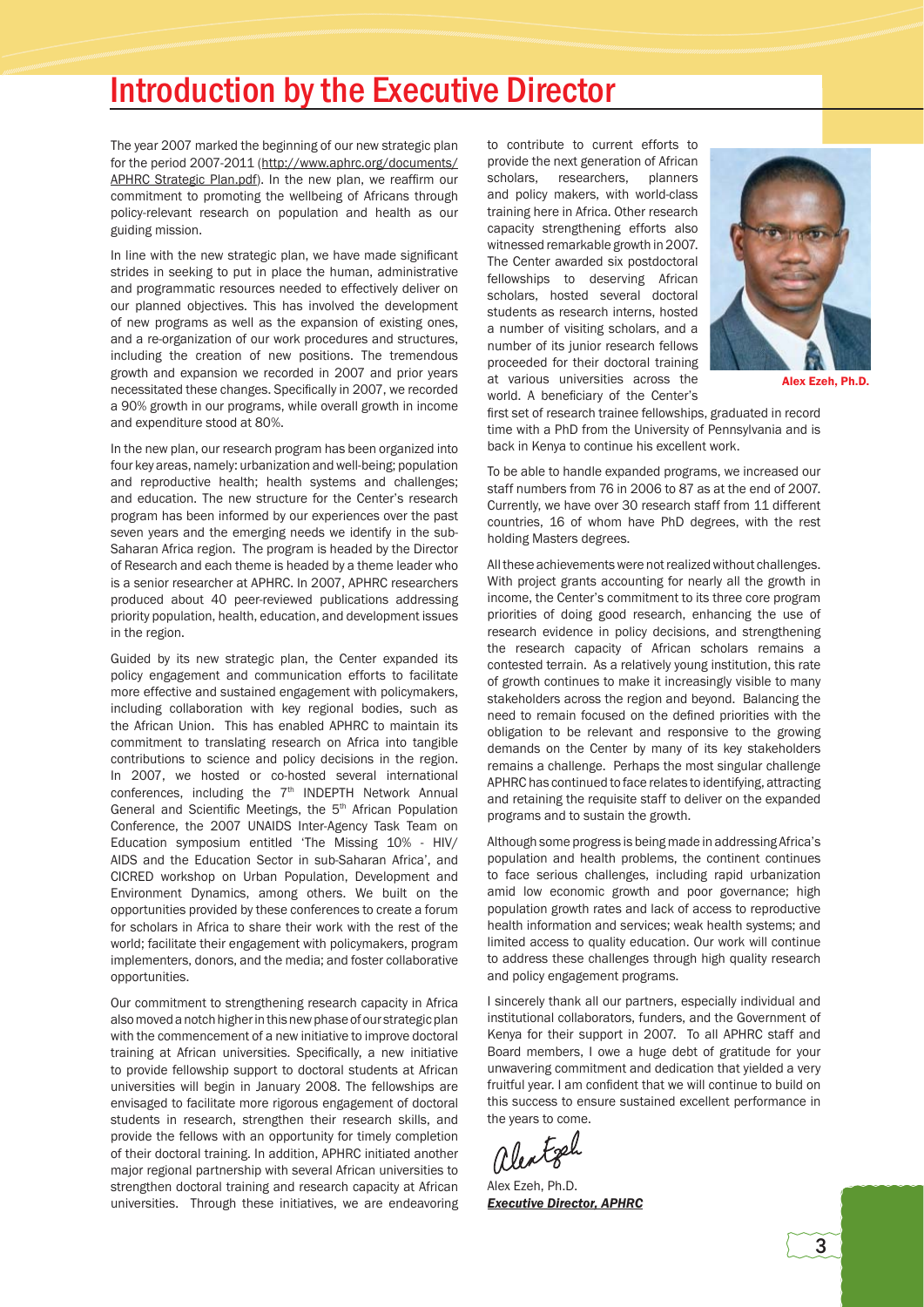

APHRC's research focuses on improving the understanding of population and health issues in Africa through the development and implementation of innovative, policy-oriented research programs. During the year 2007, a new strategic plan for the period 2007-2011 was launched. The new plan has organized the Center's research work in four themes:

- Urbanization and wellbeing
- Population and reproductive health
- Health systems and challenges

Eliya Zulu PhD, Director of Research

**Education** 

Building on achievements in previous years, APHRC made great progress in generating and sharing research evidence in each of the four areas of focus.

#### Urbanization and Wellbeing

The rapid urbanization currently taking place in sub-Saharan Africa amid declining or stagnant economies and poor governance is leaving many urban residents without reliable livelihoods and living in deplorable conditions in informal settlements, commonly referred to as slums. APHRC's research in this area has shown that people living in slums have poorer health outcomes compared to those living elsewhere, including rural areas. People living in slums in Africa lack access to safe drinking water, sanitation facilities, drainage systems and garbage collection services. They also have limited access to proper healthcare due to lack of credible and affordable health services within or adjacent to these communities. Our work provides evidence that can guide policies and programs to improve the wellbeing of Africans living in poor urban settings.

#### *Enhancing Understanding of Health and Poverty Challenges facing People Living in Slums in Africa*



Policies and programs that will effectively improve the health and living standards of poor people in urban centers in Africa require information that clearly show the relationships between rural-urban migration, residence in slums and health outcomes. APHRC runs a longitudinal demographic surveillance system that generates data on urbanization challenges (see *the Nairobi Urban Health and Demographic Surveillance*  System on page 1).

**Scientist** 

Our work in this area in 2007 was mainly under Jean-Christophe the Center's five-year research program entitled Fotso "Urbanization, Poverty and Health Dynamics in sub-PhD, Research Channelston, Policy and Houston Dynamics in Sale<br>
Scientist Saharan Africa". The program has five components, namely:

> • *Migration dynamics and poverty in informal settlements:* this component assesses patterns and reasons for migration among people living in Nairobi's informal settlements and the linkages between migration, livelihood conditions and health status.

- *Migration, poverty and child health:* this component examines the impact of migration, poverty, household composition and other factors on the health of children younger than five years of age living in informal settlements.
- *Migration, poverty and transition to adulthood:* this component identifies protective and risk factors in the lives of young people (aged 12-24 years) growing up in Nairobi's slums, how these factors influence their transition into adulthood, and how these transitions differ by migration and poverty status.
- *Migration, poverty and maternal health:* this component examines maternal health outcomes and reproductive and sexual behavior following childbirth, and how these are affected by poverty and migration status.
- *Migration, poverty and the well-being of the elderly:*  this component investigates the living arrangements and health profiles of the elderly (50+ years), and how these differ by migration status and socioeconomic circumstances.

The program's key activities in 2007 included:

- Collection of new longitudinal data to fill gaps not covered by APHRC's Nairobi Urban Health and Demographic Surveillance System.
- A workshop for leading international and local experts on poverty measurement and analysis to inform the development of more robust approaches to poverty measurement and analysis using data from longitudinal studies to be able to provide a better picture of the magnitude of poverty and its dynamics in urban poor communities.
- Initiated a new study to understand how poor urban residents move out poverty. This study involves following up people who move out of slums and comparing them with those who remain behind. This work is being implemented in collaboration with the International Food Policy Research Institute.
- Co-hosted the INDEPTH Annual General and Scientific Meeting where papers and posters based on the program's work and other Center research were presented.



*A section of a slum setting in Nairobi.*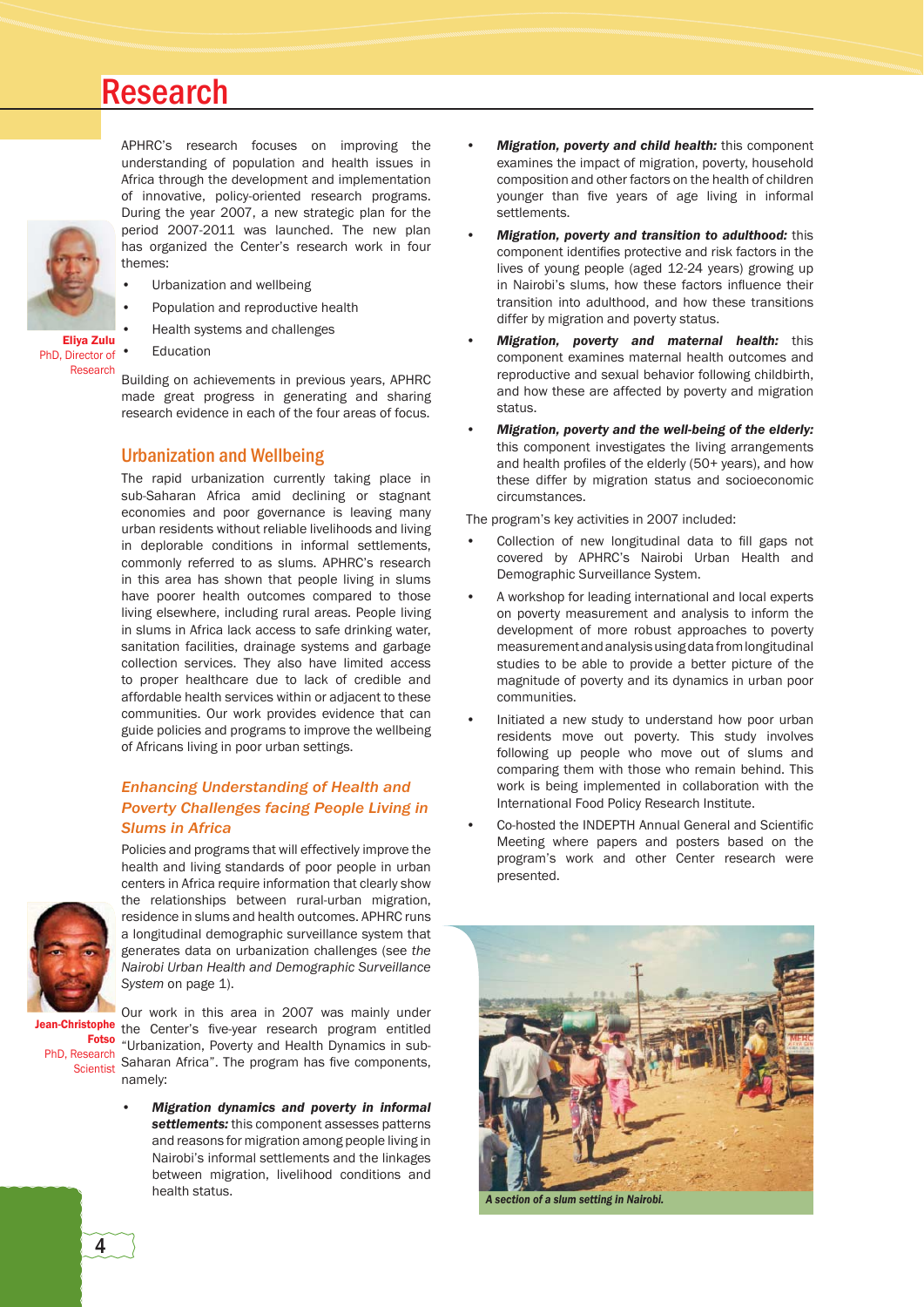- Presentation of papers and posters based on the program's work at major conferences including:
	- "Assessing the effects of mothers' migration on childhood mortality in informal urban settlement" – paper presented at a GDN (Global Development Network) conference in Beijing in January by Yazoume Ye.
	- "Family migration: a vehicle for child morbidity in the informal settlements of Nairobi city" – paper presented at a CICRED (Committee for International Cooperation in National Research in Demography) meeting in Nairobi in June by Adama Konseiga.
	- "How insecurity impacts on school attendance and school drop-out among urban slum children in Nairobi" – poster presented at the INDEPTH Network's Annual General and Scientific meeting in Nairobi in September by Netsayi Mudege.
	- "Urbanization, poverty and the wellbeing of older people" – paper presented at an expert group meeting on Ageing in Africa in Addis Ababa in November by Catherine Kyobutungi.
	- "Moving in and moving up: Migration and schooling outcomes among children in Nairobi
		- slums" poster presented at the INDEPTH Network's Annual General and Scientific meeting in Nairobi in September by Kanyiva Muindi. This was also presented at the 5th African population conference in Arusha in December as an oral presentation.

The project is funded by the Wellcome Trust and it is being implemented in partnership with the London School of Hygiene and Tropical Medicine, UK; the University of Southampton, UK; and l'Institut de Recherche pour le Developpement, France.

#### Population and Reproductive **Health**

Rapid population growth, high fertility, limited access to reproductive health services, including contraception, as well as high maternal and child

mortality, are some of the major challenges that governments and development partners in sub-Saharan Africa are grappling with. APHRC's past research has helped to explain factors driving fertility change in Africa and exposed inequities in sexual and reproductive health outcomes. In 2007, we continued to work to provide policymakers and program implementers in the region with the information they need to formulate policies and implement effective interventions in the areas of sexual and reproductive health, child and maternal health, and population dynamics.

...whereas awareness of AIDS is widespread, knowledge of how to prevent HIV infection is not, and fewer than one in three adolescents in these four countries can both correctly reject major misconceptions about HIV and identify ways of preventing HIV.

#### *Protecting the Next Generation: Provide Comprehensive Sexual and Reproductive Health Information and Improve Access to Services*

Half of all new HIV infections worldwide occur among young people aged 15-24 years. This makes young people a critical group to target in all efforts made to stop the spread of HIV. Part of APHRC's contribution to stemming the tide of HIV in Africa is a five-year research project that the Center and other partners have implemented in Burkina Faso, Ghana, Malawi and Uganda, to understand how Africa's adolescents are affected by the risks posed by HIV and other sexual and reproductive health conditions.



Chi-Chi Undie PhD, Associate Research **Scientist** 

We found that adolescents in the region are not getting the information they need to protect themselves from HIV infection. For example, whereas awareness of AIDS is widespread, knowledge of how to prevent HIV infection is not, and fewer than one in three adolescents in these four countries can both correctly reject major misconceptions about HIV and identify ways of preventing HIV. In addition, many young people lack access to sexual and reproductive health services.

Activities under this project in 2007 were focused mainly on sharing these findings with regional and international

> stakeholders, including the African Union, four European governments (Sweden, Norway, Denmark, and the Netherlands), and the UN Economic Commission for Africa. We also shared findings at major international conferences including the International Women's Summit organized by the World YWCA in Nairobi in July 2007 and 5th African Population Conference held in Arusha in December 2007.

> This work is a collaboration between APHRC and Guttmacher Institute and research and policy advocacy institutions in the four study countries, including L'Institut Superiuer des Sciences de la Population and Initiative Privee et Communautaire de Lutte Contre le VIH/SIDA (Burkina Faso); University of Cape Coast and Planned Parenthood Association of Ghana (Ghana); Center for Social Research, and Youth Net and Counseling (Malawi); and Makerere Institute of Social Research and Panos Eastern Africa (Uganda). The work is funded by the Bill and Melinda Gates Foundation and the National Institute of Child Health and Human Development.



*Advancing the Investigation and Understanding of Sexuality in Africa*

Sexuality issues partly underlie poverty and poor health outcomes on the African continent. There is a need to have a clear understanding of sexuality in Africa and how it impacts on development efforts. APHRC is working to strengthen the capacity of African scholars to carry out scientific research in the field of sexuality, as well as promote discourse on sexuality in the region in both public and scholarly domains.

Yazoume Yé PhD, Associate Research Scientist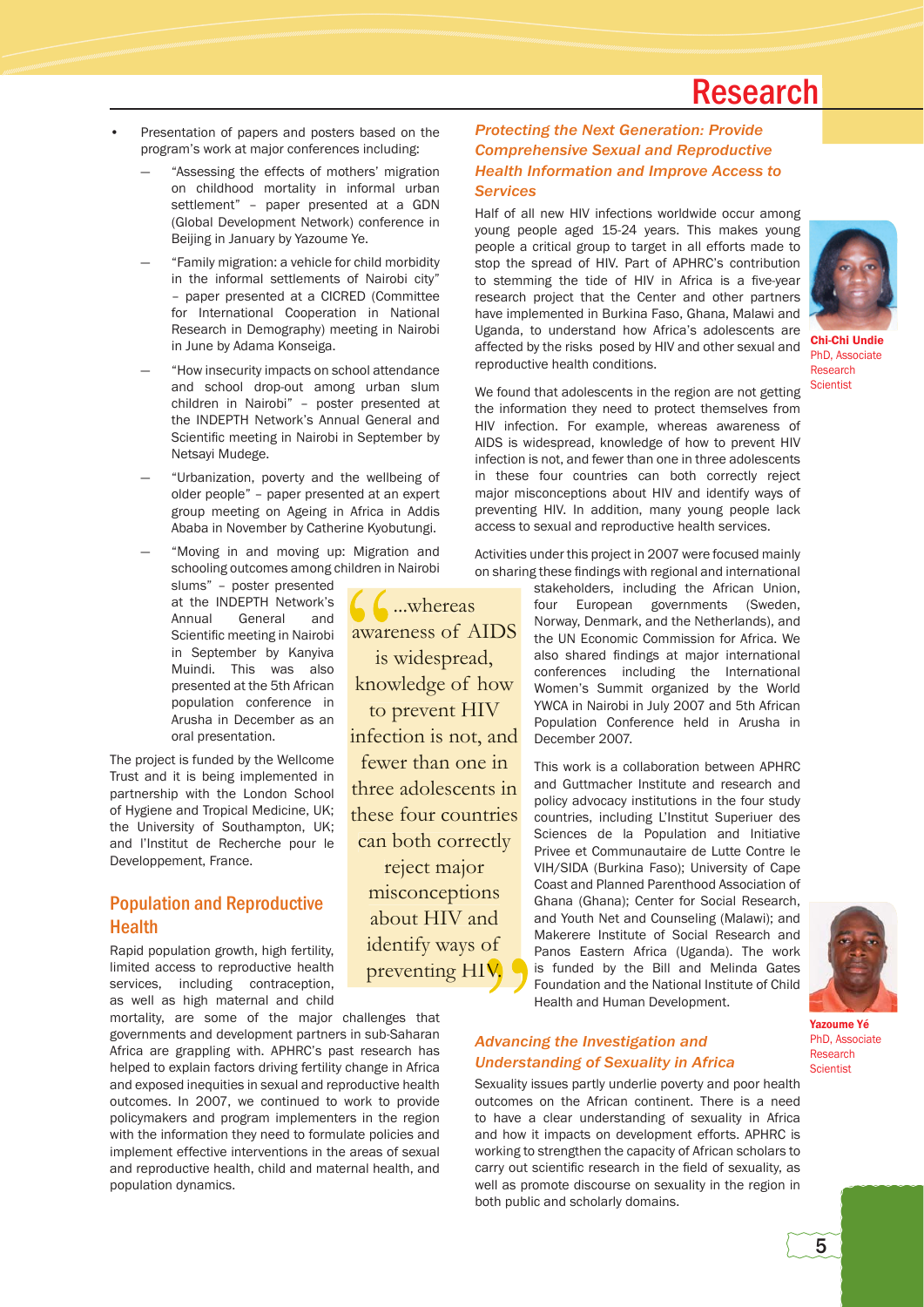

**Catherine** Kyobutungi PhD, Associate Research **Scientist** 

Center also launched the APHRC Sexuality Journalism Award for East African print journalists, to encourage them to understand and report on issues of sexuality. The winners of the award will be announced in 2008. This work is funded by the Ford Foundation. In other related work, APHRC implemented a study aimed at improving the quality of data on sexual and marital partnerships and sexual behavior in Africa. The Center partnered with researchers from Brown University

To this end, APHRC organized public seminars on sexuality in Kenya, Tanzania and Uganda for scientists, policymakers, journalists, and the general public to share knowledge and experience with each other. The

(USA) and McGill University (Canada) to study two new survey methods, namely, a relationship history calendar designed to collect retrospective data on sexual and romantic relationships in the preceding 10 years; and a population-based matched partner survey of recent marital and non-marital sexual partners. These methods, if proven successful, could become the new standards for survey research on sexual behaviors worldwide. This work is funded by the US National Institutes of Health.

#### *Realizing Sexual and Reproductive Health Rights*

APHRC is part of a Research Program Consortium (RPC) led by the Institute of Development Studies at the University of Sussex (UK) that seeks to address factors underlying the persistent low priority given to sexual and reproductive health (SRH) and rights in policy and practice by developing countries. The program's overall objective is to improve sexual and reproductive health for poor and vulnerable populations. Work under this program has focused on generating evidence on the high levels of morbidity and mortality associated with poor SRH, and the unmet need for SRH services, and communicating this evidence to major stakeholders.

surveillance sites.

Conference.

event.

*Reproductive Health*.

• Convened an analysis workshop on population and contraceptive use dynamics in demographic

• Published 15 papers in *African Journal of* 

Supported the Union for African Population Studies in organizing the 5th African Population

• Organized a side meeting at the 5th African Population Conference, and presented 16 papers

Participated in an East African journalist training

Facilitated a skills building workshop on using research in advocacy at the International Women's

at various international conferences.

Summit organized by the World WYCA.

Many Africans continue to die from health conditions which could be treated and managed if they had access to known cost-effective health technologies.

• Provided technical support on SRH issues to Makutano Junction, a TV drama series communicating positive development messages to audiences in Kenya, Tanzania and Uganda.

Other partners in the program include BRAC (Bangladesh), INDEPTH Network, and the London School of Hygiene and Tropical Medicine. The program is funded by the Department for International Development (DFID) of the United Kingdom, and is being implemented over a fiveyear period from September 2005.

#### *Understanding the Persistent High Unmet Need for Contraception in Northern Nigeria*

APHRC examined the reasons for the persistently-high unmet need for contraception in Northern Nigeria. This analysis showed that in Northern Nigeria, modern methods of contraception are used by only 5.3% of married women, as compared to 12.5% in Southern Nigeria. The study recommended that key program strategies need to target improvements in the demand for family planning services through advocacy, information and education efforts.

This initial analysis, which was carried out and disseminated during the first half of 2007, led to an expanded program of work which begun in October 2007.

> The expanded program is: (a) conducting in-depth qualitative research on the sociocultural and economic issues surrounding the use/non-use of modern contraception in Northern Nigeria; (b) deepening analysis and understanding of the 2003 Nigeria Demographic and Health Surveys (NDHS) data, focusing particularly on men's role in, and experiences with family planning and contraceptive use in Northern Nigeria and on the dynamics of fertility aspirations and preferences among couples in the region; and (c) developing plans for a quantitative survey on issues surrounding high fertility and contraception in Northern Nigeria. This work is funded by the David and Lucile Packard Foundation.

#### Health Systems and Challenges

Many Africans continue to die from health conditions which could be treated and managed if they had access to known cost-effective health technologies. For instance, large numbers of children in the region continue to die from diarrhea and pneumonia. The lack of skilled assistance during childbirth leads to high levels of maternal deaths. HIV and AIDS claim many lives in the region each year because many patients cannot access ARVs, or if they do, they are too poor to afford the balanced diet that should accompany ARV treatment. In addition to inadequate access to healthcare, changing lifestyles in Africa are increasing the incidence of non-communicable diseases such as diabetes and cancer. All these pose challenges to the already strained health systems.

Our research under this theme focuses on providing policymakers with relevant evidence on the burden of disease in the region and information on best strategies for addressing this burden. We look at how to reform policies and the health service delivery to effectively respond to the disease burden.



Chimaraoke Izugbara PhD, Associate Research **Scientist** 

6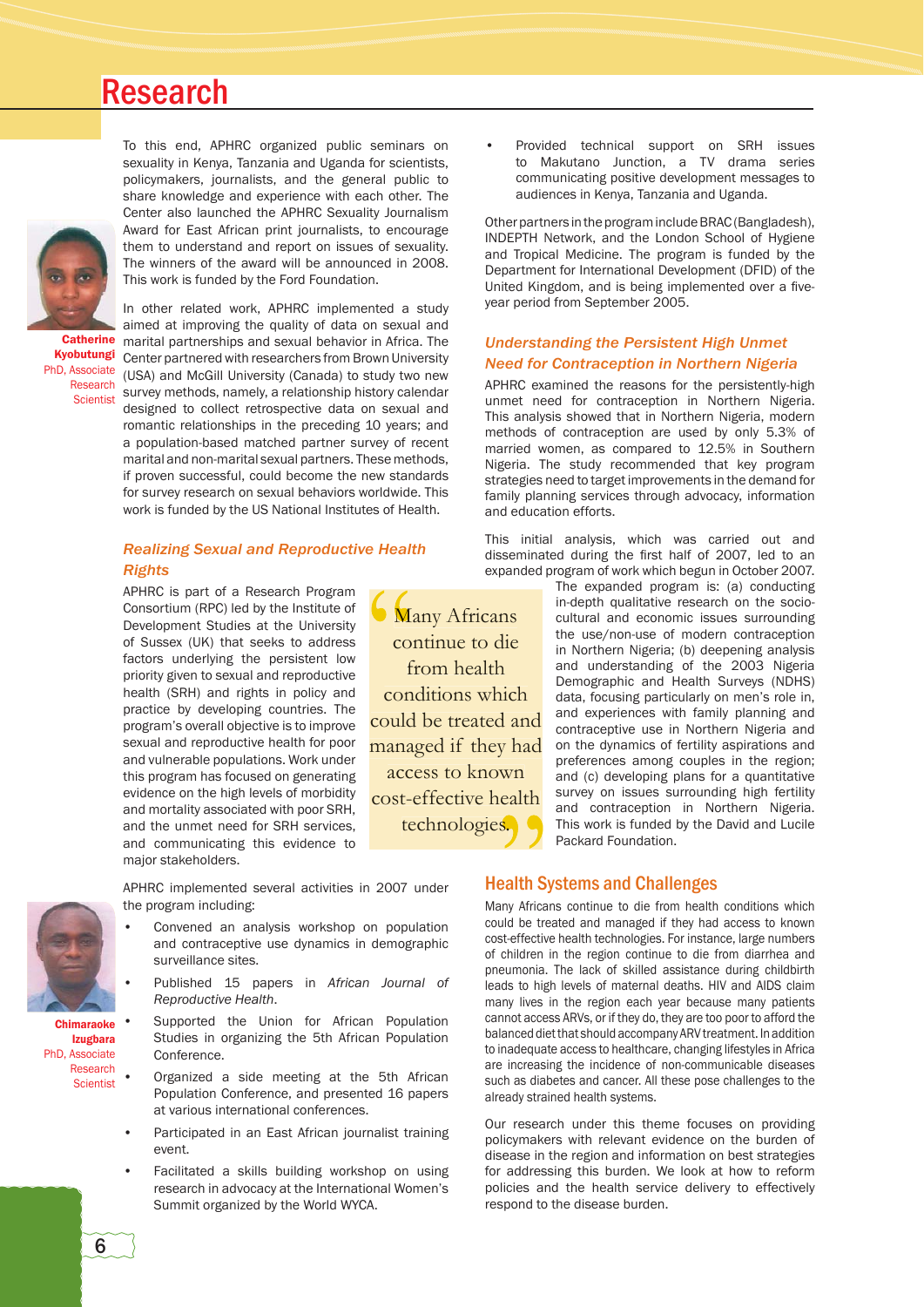#### *Understanding the Social, Health and Economic Context of HIV and AIDS in Poor Urban Settings*

To be more effective, interventions that are designed to halt the spread of HIV and to manage the effects of HIV and AIDS, need to give proper consideration to community-specific contexts. In 2006, APHRC started to implement a biomedical study to understand the social, health and economic context of HIV and AIDS in Nairobi's slums. This study involves community-based HIV testing and is being implemented in collaboration with the Kenya Medical Research Institute (KEMRI). The study seeks to examine the relationships between HIV status and the social, health and economic contexts of community residents. In 2007, this project continued with data collection. Its findings will inform the design of HIV and AIDS interventions targeted at urban poor communities. This work is funded by the Rockefeller Foundation.

#### *Examining the Emerging Burden of Non-Communicable Diseases*

Africa's health systems are too weak to handle the region's current burden of communicable diseases, yet these already-strained systems also have to handle the growing burden of non-communicable diseases. In Kenya, for instance, cardiovascular disease is now a leading cause of death among adults aged 30 and over, in part because of the increasing prevalence of obesity. In the coming year, APHRC will initiate work to explore the linkages between factors in the socio-economic and sociocultural environments, perceived risk of cardiovascular disease, and health-related behavior among residents of slum settlements. This work is funded by the Wellcome Trust and is a fellowship program awarded to APHRC's Dr. Catherine Kyobutungi.

#### Education

Education empowers young people to face the challenges of becoming adults, parents, and economically productive citizens. In addition to its integral value for individuals, education is a key determinant of health, population dynamics and economic development. Yet, literacy and



*Pupils from Daniel Comboni Primary School in Korogocho.*

school participation rates remain low in sub-Saharan Africa. Consequently, many individuals and countries across the region are missing out on the benefits of education.

Our work on education focuses on the main barriers to school participation, and by identifying feasible and effective ways to remove the barriers, the research opens up prospects for more Africans to participate in meaningful education.



Moses Ngware PhD, Associate Research

#### *Ensuring that Poor and Vulnerable Children*  **Benefit from Free Primary Education**

APHRC has been implementing a comparative followup study in two non-slum and two slum settlements of Nairobi since 2004 to understand factors, other than school fees, that influence primary school participation. This study has revealed that even though free primary education is available in public schools in Kenya, many poor children living in Nairobi's slums attend nonpublic (and mostly non-formal) schools, which not only charge fees, but also lack important resources such as adequately trained teachers, teaching materials, and proper classrooms. The main reason these children attend non-public schools is because of lack of public schools nearby. **Scientist** 

The findings of this study suggest the need for governments and program implementers to extend support to non-public schools, especially those serving poor and vulnerable communities.

Part of the activities under this project in 2007 included data collection and analysis, and presentation of five papers at international conferences. This work is funded by the William and Flora Hewlett Foundation.

#### *Addressing the Impact of HIV and AIDS on Africa's Weak Education Systems*

The HIV and AIDS pandemic has added substantively to the plethora of 'old' education problems in sub-Saharan Africa: ill-equipped schools, low enrolment, and high dropout rates. This remains of great concern to governments, their development partners and other stakeholders. In 2007, APHRC, with funding from the Ford Foundation and William and Flora Hewlett Foundation, investigated the interaction between HIV and AIDS and Africa's education systems in a series of studies. The findings indicated that having to deal with the HIV pandemic has taken scarce government financial resources away from the education sector, thereby weakening the quality of education. Also, AIDS-related deaths among potential pupils, and a rising charles Epari number of orphaned and vulnerable children unable to MEd, Senior fully participate in school (because they have to take Research Officer care of and provide for their siblings following the death of their parents), are posing a challenge to education planners.



The findings and recommendations of these studies were presented at an international meeting attended by senior officials from ministries of education and National AIDS Control Councils in 25 African countries, donors, program implementers, scientists, and journalists.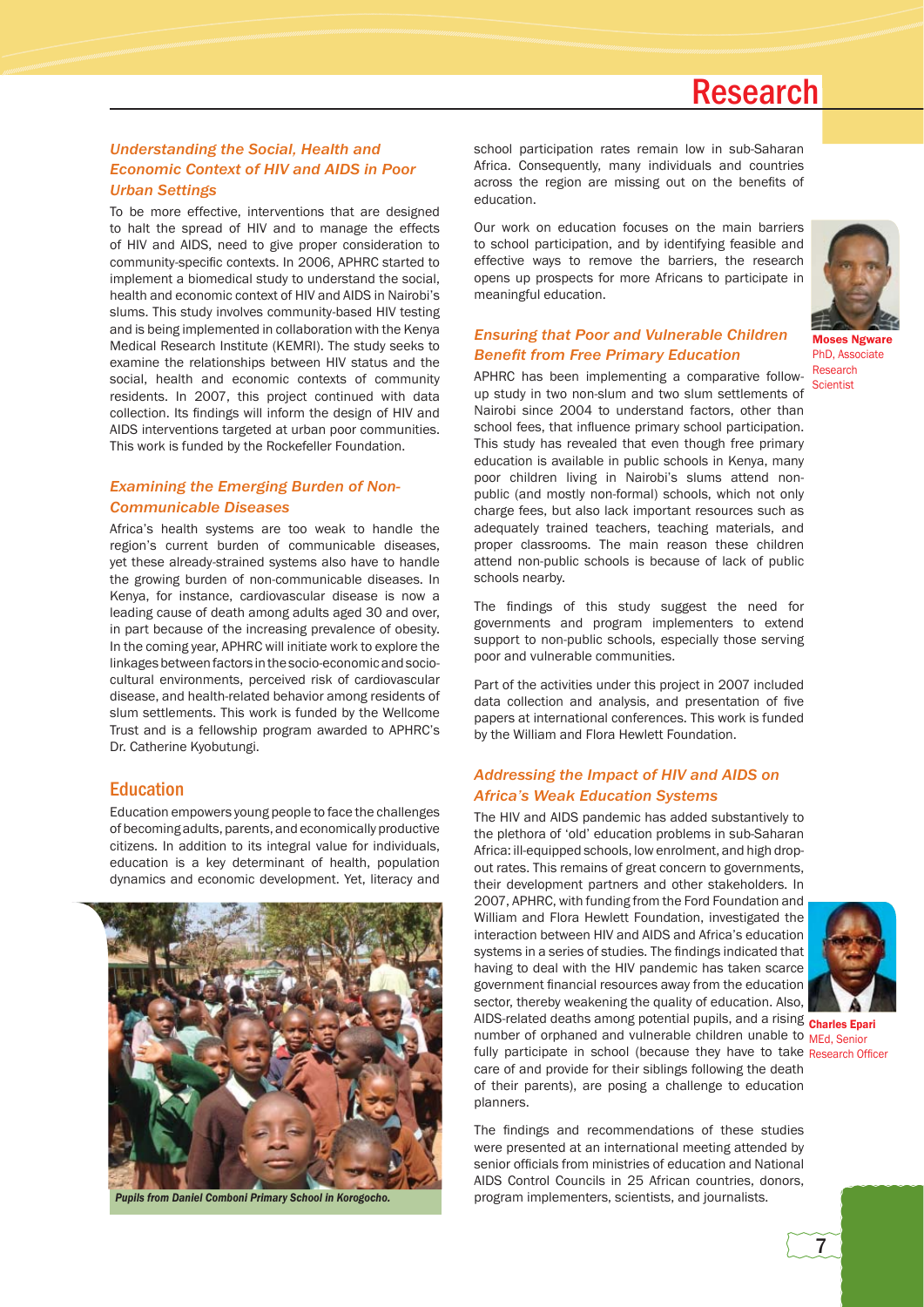

Kasiira Ziraba, Msc, Senior **Research Officer** 

#### Technical Assistance

To facilitate more evidence-based decisions, strengthen capacity of institutions, and intensify partnerships with governments and other institutions, we provide technical assistance in our areas of research expertise. In 2007, we provided technical assistance to various projects as highlighted below.

#### *The Five Year Evaluation of the Global Fund to Fight AIDS, Tuberculosis and Malaria*

This is a multinational study assessing the impact of global and national responses to fight AIDS, tuberculosis, and malaria. The project is evaluating the combined impact that the Global Fund, other international investments and local resources have had on reducing the disease burden of HIV, tuberculosis and malaria over the past 10 years. The project involves primary data collection and capacity building in eight countries and secondary analysis of existing data in 12 countries in Africa, Asia and South America. APHRC is leading the evaluation in five countries: Malawi, Benin, Burundi, the Democratic Republic of Congo and Ghana.

The project, which is commissioned and funded by the Global Fund for the period March 2007 to July 2008, is being implemented by a consortium of five institutions: MACRO International (lead contractor); APHRC; the World Health Organization-Evidence and Information for Policy (WHO-EIP); Johns Hopkins University's Bloomberg School of Public Health; and Harvard University.

#### *Explaining Trends in Child Mortality in sub-Saharan Africa*

APHRC carried out a study to reveal and explain trends in child mortality rates in Eastern and Southern Africa. The study showed regional patterns that provide good examples of how programs can learn from the experiences of countries that have reported declines in child mortality rates. This work was commissioned by UNICEF-Eastern & Southern African Region.

#### *Prevention of Cervical Cancer in Africa*

APHRC continued to provide technical assistance to the WHO-funded project entitled "Prevention of cervical cancer in Africa: a demonstration project in six African countries (Malawi, Madagascar, Uganda, Tanzania, Zambia and Nigeria)". The project is assessing the feasibility of implementing a successful cancer screening program in resource-constrained settings. APHRC's role entails developing and testing instruments; setting up a computerized database; training clinicians and data entry clerks on data handling and overall data management; data analysis; and writing comparative reports.

#### *Understanding Urban Health Challenges in Africa*

APHRC carried out a study entitled "Landscape Analysis of Urban Dynamics and Health in Africa" to understand maternal and child health challenges, including reproductive health concerns, unique to urban poor communities in sub-Saharan Africa. This work was commissioned by the Bill and Melinda Gates Foundation to inform the Foundation's approach to facilitating optimal strategies for organizing, managing, and evaluating urban health services in Africa.



Joanna Crichton MPhil, Research Office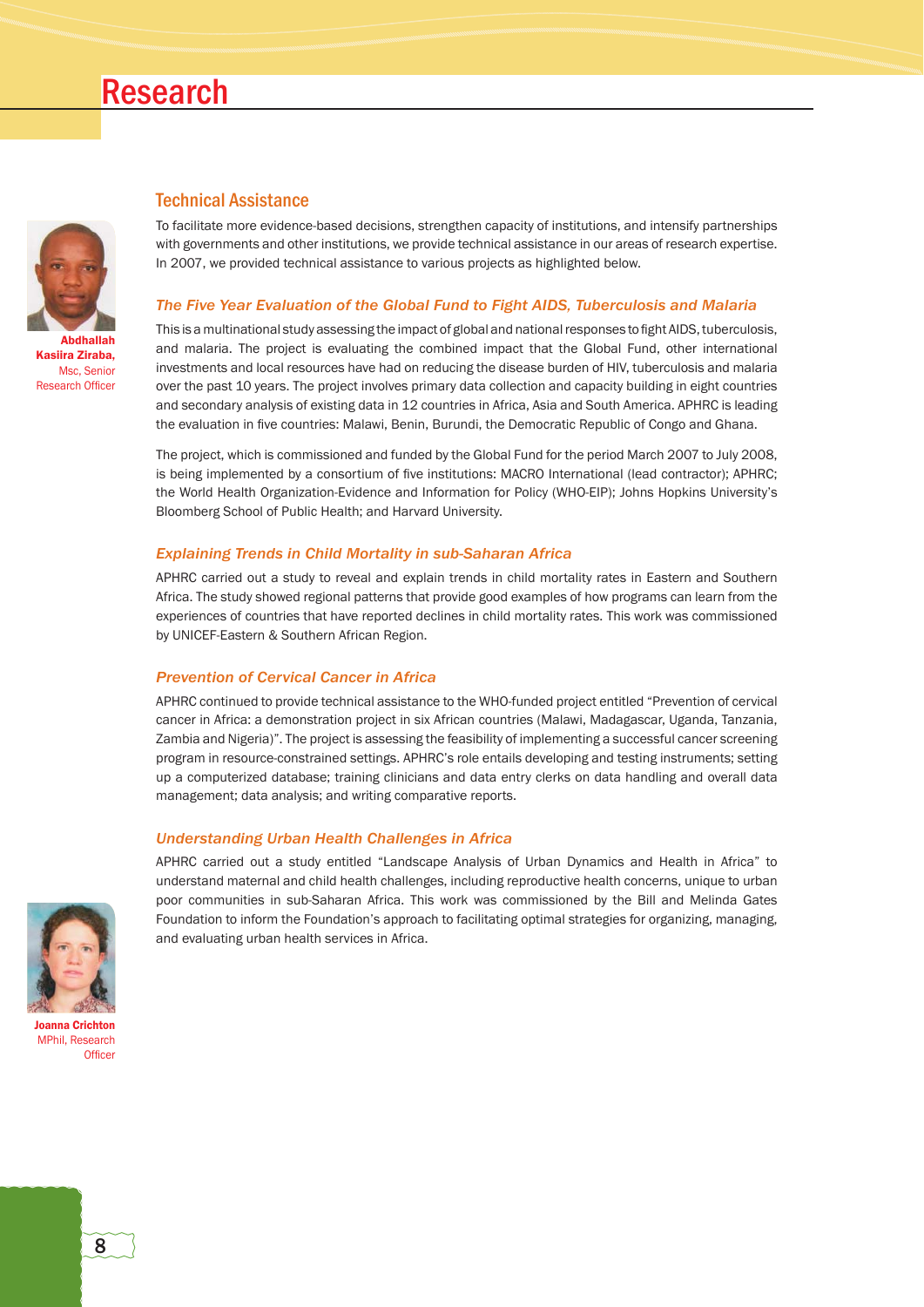### Policy Engagement and Dissemination

At APHRC, we believe that research has an important role in development and program planning. Having evidencebased policies and programs is critical for optimizing scarce development resources and improving the wellbeing of people in Africa. We are able to share the evidence we generate, at all stages of the research process, by working in partnership with governments and regional bodies, participating in advocacy networks, and working with parliamentarians. This enables us to reach those who can formulate policies and implement programs in sub-Saharan Africa. We also publish extensively in leading scientific journals as well as share research evidence at scientific and other agenda-setting meetings. Some of the major policy engagement and dissemination activities we carried out in 2007 are highlighted below.

#### Meetings and Conferences

#### *Workshop on Improving Maternal Health in Urban Slums*

A study we completed in December 2006 revealed that the main barriers to providing skilled care for women giving birth in Nairobi's slum settlements include ill-equipped and inadequately-staffed health facilities in slum communities; the distance to well-equipped and adequately-staffed maternal health centers and the transport costs; and the high cost of health services. We organized a workshop for policymakers and healthcare providers, at which the Center's research findings and recommendations were shared. Study findings pointed to the need for the Kenyan government to work with private health service providers operating in Nairobi's slums to ensure that their services meet set basic standards; slum residents to be sensitized on the importance of planning for childbirth; and programs targeting the urban poor to ensure women have access to transport and funds during health emergencies. The meeting attracted the participation of senior representatives of the City Council of Nairobi's health division and private health facilities offering services to people living in Nairobi's slums.

#### *Workshop on Relationship between Urban Population Growth, Development and the Environment*

APHRC held a dissemination workshop in Nairobi, June 11-13, 2007, in collaboration with CICRED, the Population-Environment Research Network, and the Center for International Earth Science Information Network of Columbia University. The workshop provided a forum for researchers around the world, and those supported by CICRED to share ideas and research findings on the social, economic, environmental, and health impacts of urbanization.

An important highlight of the workshop was a roundtable discussion on the policy implications of the evidence shared. The most salient issues that arose from the discussion included the following: (i) the interdependence of rural and urban economies imply that policymakers should not plan for these two areas in isolation; (ii) an 'old' population issue like unwanted fertility should be re-visited as research shows that unwanted fertility is high in urban areas; (iii) reducing poverty in urban areas requires political will and mobilization of domestic resources; and (iv) addressing urban issues requires long-term planning and investment. The workshop attracted the participation of African and Asian population experts and policymakers.

#### *INDEPTH Network Annual General and*  **Scientific Meeting**

APHRC, together with KEMRI's Kilifi and Kisumu demographic surveillance system sites, hosted the 2007 INDEPTH Network's Annual General and Scientific Meeting in Nairobi Kenya, September 3-9, 2007. The theme of the meeting was: The Role of Demographic Surveillance Systems in Monitoring Progress on the Millennium Development Goals (MDGs). In his keynote address at the opening of the meeting, APHRC's Executive Director, Dr Alex Ezeh, urged governments and development partners to use data generated by demographic surveillance systems to monitor Rose Oronje progress towards achieving the MDGs since these data are MA, timely, accurate, regularly updated, and disaggregated by Communication administrative, social and economic groupings. He said data from demographic surveillance systems should complement data sources currently being used in monitoring MDG progress such as the censuses, Demographic and Health Surveys, and Multiple Indicator Cluster Surveys.



Officer

The opening ceremony was graced by the then Kenyan Minister for Planning and National Development, Hon. Henry Obwocha. The Minister noted that Kenya was recording significant progress towards achieving the MDGs. He cited MDG2 on achieving universal primary education and MDG6 on combating HIV/AIDS, Malaria and other diseases, which he said, are goals where the country had recorded good progress. The meeting brought together members of the INDEPTH Network worldwide as well as policymakers and program implementers from Kenya.

#### *Strengthening Partnerships with the African Union and the UN Economic Commission for Africa*

APHRC held meetings with senior African Union (AU) and UN Economic Commission for Africa (UNECA) representatives in October 2007 to share research evidence and to discuss ways of strengthening **Elizabeth** partnerships with these institutions. The meetings **Kahurani**, BA, opened up new opportunities for collaborative work Communication between APHRC and the two institutions. The main area Assistant of possible collaboration identified was the opportunity for APHRC to provide credible evidence for these agencies to use in their forums with African governments.





*Participants follow proceedings of the APHRC seminar at the African Union in Addis Ababa.*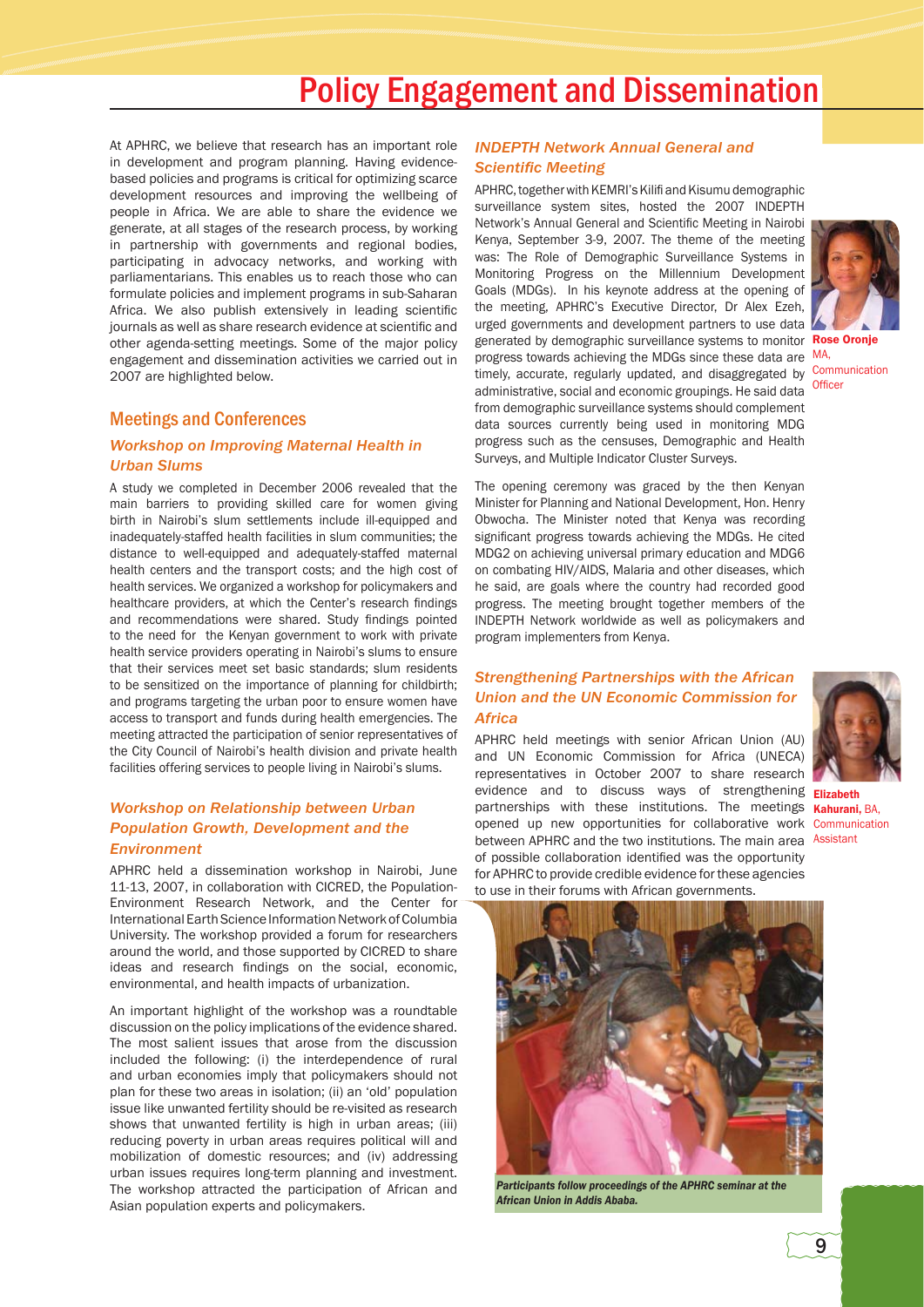### Policy Engagement and Dissemination

#### *Sharing Research Evidence with European Governments*

APHRC, together with the US-based Guttmacher Institute, met with four European Governments (Sweden, Norway, Denmark, and the Netherlands) to share findings from the Protecting the Next Generation project that examined the sexual and reproductive health risks and experiences of adolescents in Burkina Faso, Ghana, Malawi and Uganda. The meetings served to enlighten European governments that are committed to providing leadership in promoting the provision of comprehensive sexual and reproductive health and rights information and services to young people in Africa.

#### *The 5th African Population Conference*

APHRC partnered with the Union for African Population Studies (UAPS) and the Government of the United Republic of Tanzania to organize the 5th African Population Conference in December 2007 in Arusha, Tanzania. The Conference brought together a diverse audience of about 1,000 professionals, including multi-disciplinary scholars, government officials, parliamentarians, service providers, multilateral and bilateral partners, the media and civil society. APHRC took advantage of the dissemination and policy dialogue opportunities provided by this conference through a host of activities:

- APHRC's Deputy Director, Dr Eliya Zulu, who was the chair of the organizing committee for the conference, gave a keynote address focusing on the urgent population and health issues that need to be prioritized by African governments and development partners.
- APHRC's researchers presented 19 papers at scientific sessions.
- In partnership with the Guttmacher Institute and other collaborators, the Center launched the findings of the Protecting the Next Generation study on adolescents' risk for HIV and other sexual and reproductive health conditions in Burkina Faso, Ghana, Malawi and Uganda.
- The Center facilitated a meeting with Members of Parliament and Heads of Population Secretariats who were attending the Conference in order to discuss use of research in policy processes.
- APHRC had an exhibition booth where we show-cased our research projects and publications.
- APHRC organized a dissemination meeting for the Realizing Rights Research Program Consortium on improving sexual and reproductive health of poor and vulnerable populations.
- APHRC organized a session on improving graduate level training at African universities to get insights on the research and training environment in universities and the critical areas of need in regard to research capacity, students' technical skills, and faculty and staff training.

#### *Participation in Agenda-setting Meetings and Panels*

Senior researchers at APHRC made keynote addresses in several agenda-setting meetings, including: the 5th African

Population Conference (Arusha, December 2007); the UNAIDS Inter-Agency Task Team on Education meeting (Nairobi, November 2007); the 6th International Conference on Urban Health (Baltimore, October/ November 2007); the 6th International Dialogue on Population and Sustainable Development (Berlin, October 2007); the 7th INDEPTH Network's Annual General and Scientific Meeting (Nairobi, September 2007); and the 40th Session of the UN commission on Population and Development (New York, April 2007). These meetings afforded APHRC a major opportunity to inform international agendas on population, health and other development issues.

In addition, two senior research scientists at the Center were elected to serve as leaders of key policy and scientific bodies and networks. Dr Eliya Zulu, Deputy Director and Director of Research, was elected the President of the Union for African Population Studies (UAPS), while Dr Jean-Christophe Fotso, Research Scientist, was elected the President of the International Society of Urban Health.



*at the 6th International Dialogue on Population and Sustainable Development held October 8-9, 2007 in Berlin, Germany.*

#### Mass Media Engagement

To complement meetings with policymakers and other end-users of our research, we disseminate our research evidence through the mass media. We work closely with the media to share knowledge and equip journalists with skills to interpret research evidence on population, health, education, and development issues. In the past year, APHRC appeared on over 60 occasions in different local and international media outlets.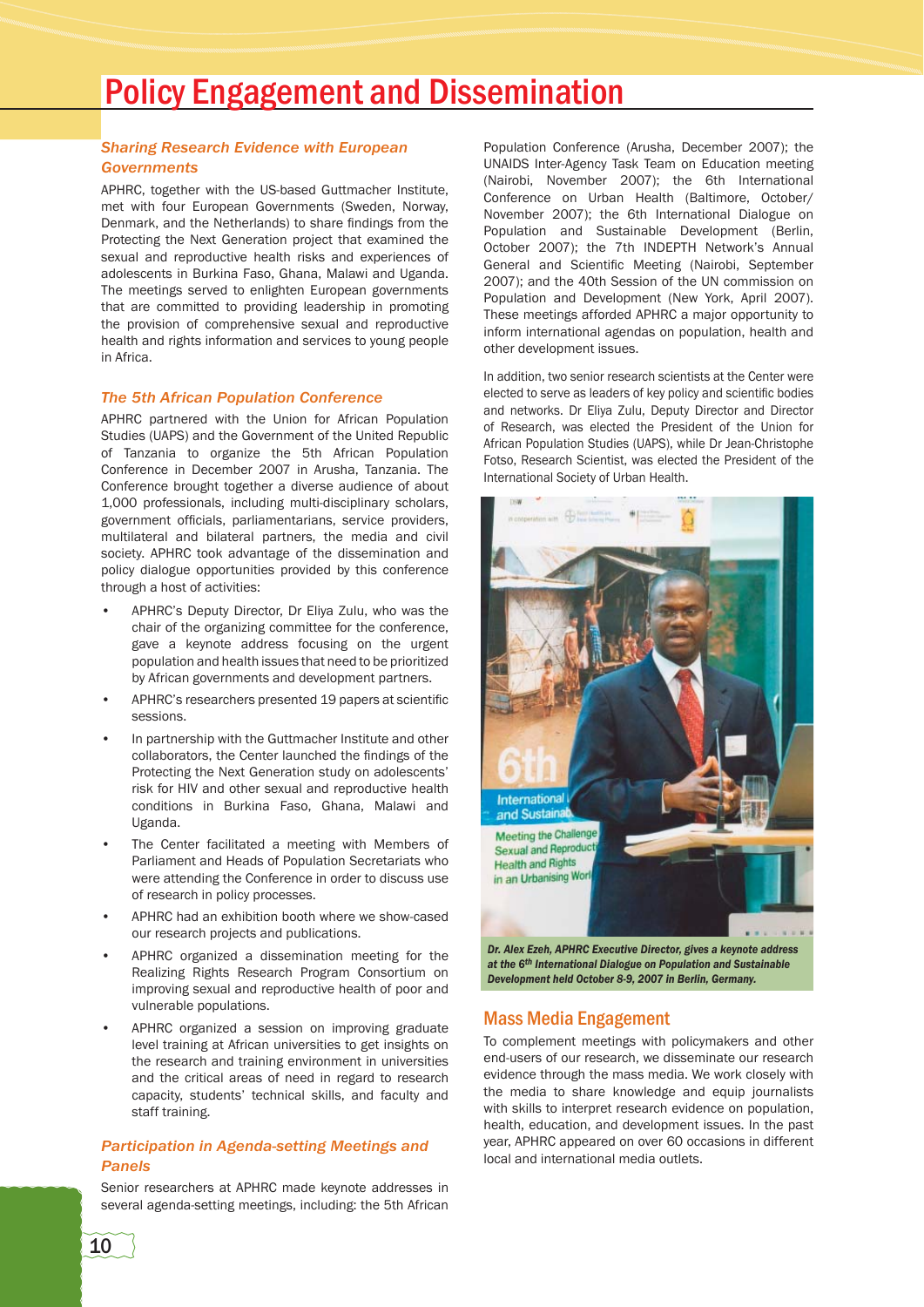### Policy Engagement and Dissemination

#### **Publications**

APHRC uses various publications to disseminate its findings to both scientific and non-scientific audiences. The Center's publications include newsletters, fact sheets, policy briefs, peer-reviewed articles, book chapters and working papers. In 2007, we published two newsletters and numerous peer-reviewed articles, including:

Aboderin, I. (2007). "Development and ageing policy in sub-Saharan Africa: Approaches for research advocacy", *Global Ageing: Issues & Actions* 4(3): 7-22.

Bankole, A., A. Biddlecom, G. Guiella, S. Singh, E. Zulu (2007). "Sexual behavior, knowledge and information sources of very young adolescents in four sub-Saharan African countries", *African Journal of Reproductive Health* 11(3), 28-43.

Becher H., O. Razum, C. Kyobutungi, J. Laki, J.J. Ott, U. Ronellenfitsch, V. Winkler (2007). "Mortality of migrants from the former Soviet Union: Results of a cohort study", *Deutcshes Aerzteblatt*, 107 (33); 1655-61.

Chepngeno, G., A.C. Ezeh (2007). "'Between a rock and a hard place': Perception of older people living in Nairobi City on return-migration to rural areas". *Global Ageing: Issues & Action*, 4(3): 67-78.

Campbell, M., J. Cleland, A. Ezeh, N. Prata (2007). "Public health: Return of the population growth factor", *Science*, 315(5818): 1501-1502.

Dodoo, F. N., E. M. Zulu, A. C. Ezeh (2007). "Urban-rural differences in the socio-economic deprivation-sexual behavior link in Kenya", *Social Science & Medicine*, 64(5): 1019-1031.

Epari, E., Gravenir, F., G. Mse, F. Mugisha (2007). "Did the financing of special needs education improve with the introduction of free primary education in Kenya? Evidence from schools", *The African Symposium* 7(1), 71-80.

Fotso, J. C. (2007). "Urban-rural differentials in child malnutrition: Trends and socioeconomic correlates in sub-Saharan Africa", *Health & Place,*  13(1): 205-223.

Fotso, J. C., A. C. Ezeh, N. Madise, J. Ciera (2007). "Progress towards the child mortality millennium development goal in urban sub-Saharan Africa: The dynamics of urban growth, immunization, and access to clean water", *BMC Public Health* 2007, 7:218; http://www.biomedcentral.com/1471- 2458/7/218; doi: 10.1186/1471-2458-7-218.

Garenne M., H. Becher, Y. Yé, B. Kouyate, O. Muller (2007). "Sex-specific responses to zinc supplementation in Nouna, Burkina Faso", *Journals of Pediatric Gastroentorology and Nutrition*, 44(5): 619-628.

Izugbara, C.O. (2007). "Home-based sexuality education: Nigerian parents discussing sex with their children", *Youth & Society,* August 9, 2007 (doi: 10.1177/0044118X07302061).

Izugbara, C.O. (2007). "Rural Nigerian women's fears about hospitalbased birthing", *Pakistan Journal of Women's Studies,* 13 (2) 167-184.

Izugbara, C.O., Modo, F.N. (2007). "Risks and benefits of multiple sex partnerships: Beliefs of rural Nigerian adolescent males", *American Journal of Men's Health.*, 2 (2) 77-89.

Izugbara, C.O. (2007). "Representations of sexual abstinence among rural Nigerian adolescent males", *Sexuality Research & Social Policy*, 4(2): 74- 87.

Izugbara, C.O. (2007). "The politics of AIDS in Africa- by Amy Patterson" (Book Review), *African Studies Reviews* 50(2)201-203.

Izugbara, C.O., J. K. Ukwayi (2007). "The hospital as a birthing site: Narratives of local women in Nigeria". In Pranee Liamputtong (ed.) *Reproduction, Childbearing and Motherhood*, New York: Nova Science Publishers, Inc., Chapter 9.

Kabiru, C. W., A. Ezeh (2007). "Factors associated with sexual abstinence among adolescents in four sub-Saharan African countries", *African Journal of Reproductive Health* 11(3), 111-132.

Kimani-Murage, E.W., A.M. Ngindu (2007). "Quality of water the slum dwellers use: The case of a Kenyan slum", *Journal of Urban Health,* June 06, 2007 (e-pub ahead of print – DOI: 10.1007/s11524-007-9199-x; http://www.springerlink.com/content/16h2v6704152416r/).

Konseiga, A. (2007). "Household migration decisions as survival strategy: The case of Burkina Faso", *Journal of African Economies*, 16(2): 198- 233.

Madise, N. (2007). "Reproductive health in Africa: Major challenges and opportunities", *Tropical Medicine and International Health*, 12(suppl. 1):1-  $24$ 

Madise, N., E. Zulu, J. Ciera (2007). "Is poverty a driver for risky sexual behavior? Evidence from national surveys of adolescents in four African countries", *African Journal of Reproductive Health* 11(3), 81-98.

Mberu. B. U. (2007). "Household structure and living conditions in Nigeria", *Journal of Marriage and Family*, 69 (May 2007): 513-527.

Moore, A. M., A.E. Biddlecom, E.M. Zulu (2007). "Prevalence and meanings of exchange of money or gifts for sex in unmarried adolescent sexual relationships in sub-Saharan Africa", *African Journal of Reproductive Health* 11(3), 44-61.

Mudege, N. N. (2007). *An Ethnography of Knowledge the production of knowledge in Mupfurudzi resettlement scheme, Zimbabwe*. Leiden: Brill (book).

Munthali, A. C., E. M. Zulu (2007). "The timing and role of initiation rites in preparing young people for adolescence and responsible sexual and reproductive behavior in Malawi", *African Journal of Reproductive Health* 11(3), 150-167.

Ngware, M. W., E. N. Onsomu, D. O. Muthaka (2007). "Financing secondary education in Kenya: Cost reduction and financing options", *Education Policy Analysis Archives*, 15(24); http://epaa.asu.edu/epaa/ v15n24/

Ogunniyi, A., I. Aboderin (2007). "Hospital-based care of patients with dementia in Ibadan, Nigeria: Practice, policy contexts and challenges", *Global Ageing: Issues & Action*, 4(3): 45-53.

Potts, M., J. C. Fotso (2007). "Population growth and the Millennium Development Goals", *The Lancet*, 369(9559): 354-355 (February 3, 2007).

Stephenson, R., A. Baschieri, S. Clements, M. Hennick, N. Madise (2007). "Contextual Influences on modern contraceptive Use in sub-Saharan Africa", *American Journal of Public Health*, 97(7): 1233-1240.

Undie, C. (2007). "My father's daughter: Becoming a 'real' anthropologist among the Ubang of Southeast Nigeria", *Anthropology Matters Journal*, 9(1); http://www.anthropologymatters.com/journal/2007-1/undie 2007\_my.htm.

Undie, C. (2007). "My father's daughter: Becoming a 'real' anthropologist among the Ubang of Southeast Nigeria", *Dialectical Anthropology,* 31(1): 293-305.

Undie, U., J. Crichton, E. Zulu (2007). "Metaphors we love by: Conceptualizations of sex among young people in Malawi", *African Journal of Reproductive Health* 11(3): 221-235.

Ye, Y., C. Kyobutungi, V. R. Louis, R. Sauerborn (2007). "Microepidemiology of *Plasmodium falciparum* Malaria: Is there any difference in transmission risk between neighboring villages?" *Malaria Journal*, 6:46; http://www.malariajournal.com/content/6/1/46; doi: 10.1186/1475-2875-6-46.

Ye, Y., R. Saurborn, S. Seraphine, M. Hoshen (2007). "Using modeling to assess the risk of malarial infection during the dry season, on a local scale in an endemic area of rural Burkina Faso", *Annals of Tropical Medicine and Parasitology*, 101(5): 1-15.

Ye, Y., C. Traore, P. Meissner, B. Coulibally, H. Becher, C. Muller (2007). "Ability of mothers to diagnose fever and anaemia in their young children, in a malaria-endemic region of West Africa", *Annals of Tropical Medicine and Parasitology*, 101(4): 297-303.

Ye, Y., E. Kimani-Murage, J. Kebaso, F. Mugisha (2007). "Assessing the risk of self-diagnosis malaria in urban informal settlements of Nairobi using self-reported morbidity survey", *Malaria Journal*, 6:71; http://www. malariajournal.com/content/6/1/71; doi: 10.1186/1475-2875-6-72.

Ye, Y., C. Kyobutungi, R. Sauerborn (2007). "Can weekly home visits and treatment by non-medical personnel reduce malaria-related mortality among children less than five years?" Research Letter, *Journal* of *Tropical Paediatrics*, May 3, 2007.

Ye, Y., V. R. Louis, S. Seraphine, R. Saurborn (2007). "Effect of meteorological factors on clinical malaria risk among children: An assessment using village-based meteorological stations and communitybased parasitological survey", *BMC Public Health* 2007, 7:101; http:// www.biomedcentral.com/1471-2458/7/101; doi: 10.1186/1471-2458- 7-101.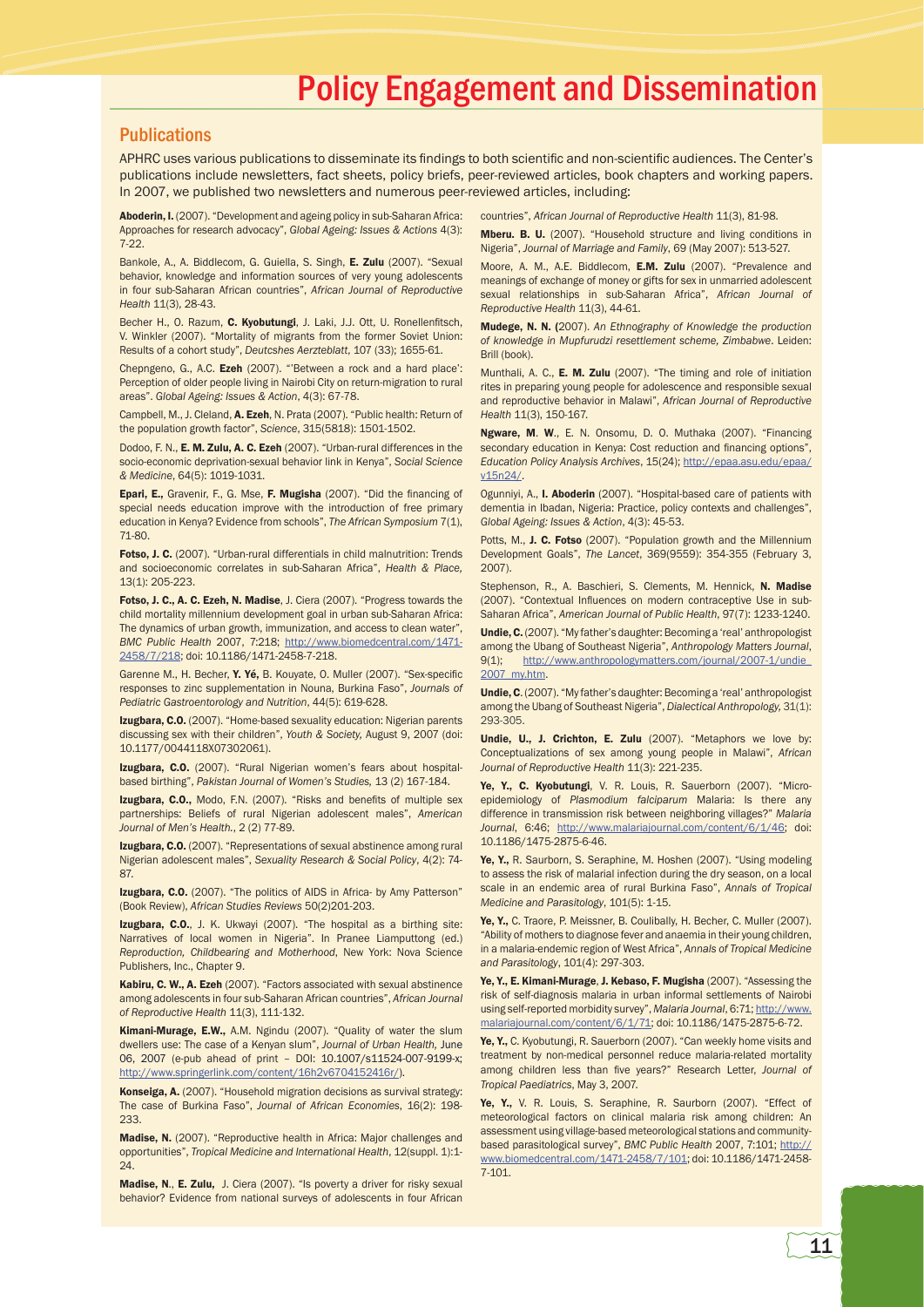### Research Capacity Strengthening

To be able to address the continent's problems through effective policies and programs, African policymakers require access to a broad range of sources for reliable, relevant, and timely scientific evidence. As part of our contribution to meeting this need, APHRC has continued to strengthen professional and institutional research capacity in the region to facilitate the generation of credible research evidence by Africans. The Center's research capacity strengthening activities include

exchanges, research internships, and traineeships.



targeted scientific and methodological training seminars, sabbatical and post-doctoral fellowships, scholar Ousmane Faye PhD, Post-doctoral Fellow



Caroline Kabiru

dues Emin

#### Post-doctoral Fellowships

The Post-Doctoral Fellowship program targets scholars with a PhD in arts, humanities, social and health sciences, and with demonstrated promise of intellectual leadership in a field relevant to the Center's mission. In 2007, APHRC had eight postdoctoral fellows. Of these, two (Drs. Yazoume Ye - Public Health/Epidemiologist and Catherine Kyobutungi - Epidemiologist) were offered Associate Research Scientist positions after demonstrating outstanding performance and dedication to work. The others include: Drs. Caroline Kabiru (Health Promotion and Behaviorist, University of Georgia, USA), Ousmane Faye (Development Economist, University of Liège, Belgium), Evangeline Nderu (Educationist, University of Minnesota, USA), Netsayi Mudege (Anthropologist, Wageningen University, Netherlands), Jacques Emina (Demographer, Catholic University of Louvain, Belgium), and Donatien Beguy (Demographer, University of Paris, France). PhD, Post-doctoral Fellow PhD, Post-doctoral Fellow

#### Research Traineeships

The Research Traineeship program targets young Africans with masters-level training in the social and health sciences, or related fields. Through this program, trainees acquire practical experience in research and Evangeline Nderu

> are expected to proceed for doctoral training at the end of the fellowship. One former trainee (Dr. Francis Obare) under this program graduated with a PhD (from the University of Pennsylvania) in 2007; two others (Robert Ndugwa at Heidelberg University and Gloria Chepng'eno at the University of Southampton) are due to graduate in

> The Internship program targets advanced graduate students who seek to explore or define their thesis

> Langat (PhD student in Social Statistics, University of Southampton, UK), Salome Wawire (PhD student in Anthropology, Brown University, USA), Leontine Alkema (Graduate student in Statistics, Washington State University, USA), and Eliud Wekesa (MSc Student,

one junior researcher under this program.

Research Internships

London School of Economics, UK).



significant progress towards completing their doctoral Fellow training at various universities. In 2007, APHRC trained Donatien Beguy PhD, Post-doctoral



projects, or require field experience in Africa. These are short-term practical training fellowships. In 2007, APHRC hosted the following students: Gloria Chepng'eno Netsayi Mudege PhD, Post-doctoral

Fellow

#### Sabbatical Fellowships

Sabbatical Fellowships are targeted at senior university lecturers and scholars with a proven track-record of conducting research. Dr. Chimaraoke Otutubikey Izugbara (Nigerian), Lecturer, Department of Sociology & Anthropology, University of Uyo, Nigeria was a sabbatical fellow working on sexuality, July 2006 – June 2007. At the end of the sabbatical fellowship, Dr. Izugbara was offered a position as Associate Research Scientist at the Center.

#### Visiting Scholars

The Visiting Scholar program is aimed at facilitating research collaboration with partners from within and outside the continent. The Center hosted two Visiting Scholars in 2007: Dr. Isabella Aboderin of Oxford Institute of Aging, UK, and Ms. Osnat Keidar, Hebrew University, Israel.

#### Strengthening Graduate Training in Africa

African universities will increasingly play a key role in training African professionals given the reduction in funding opportunities for training abroad. Yet these institutions face a range of constraints and challenges that prevent them from producing high quality graduates. To contribute to efforts aimed at addressing this problem, APHRC initiated discussions with several African universities and development partners to develop programs targeted at strengthening graduate training in general, and doctoral training in particular, in the broader fields of population and health. Specifically, we have plans underway to provide fellowships to support doctoral students at African universities. The fellowships are envisaged to facilitate more rigorous engagement of doctoral students in research, strengthen their research skills, and provide the fellows with an opportunity for timely completion of their doctoral training. This program is set to start in 2008 and is being funded by the International Development Research Center. In addition, APHRC initiated another major regional partnership with several African universities to strengthen doctoral training and research capacity at African universities.

#### Technical Workshops

APHRC organized a number of technical training workshops to strengthen the analytical and writing skills of upcoming African scholars, including:

- Workshop on measurement and analysis of poverty (February 2007);
- Workshop on methodologies in analyzing linkages between population dynamics and well-being in sub-Saharan Africa (March 2007);
- Three-week data analysis and scientific writing training for three scholars (April 2007). These included: Akwasi Kumi Kyereme from Ghana, Alister Munthali from Malawi, and Georges Guiella from Burkina Faso. This training was funded by the World Bank.

In addition, APHRC's researchers participated in several external and internal training workshops.

PhD, Post-doctoral **Fellow**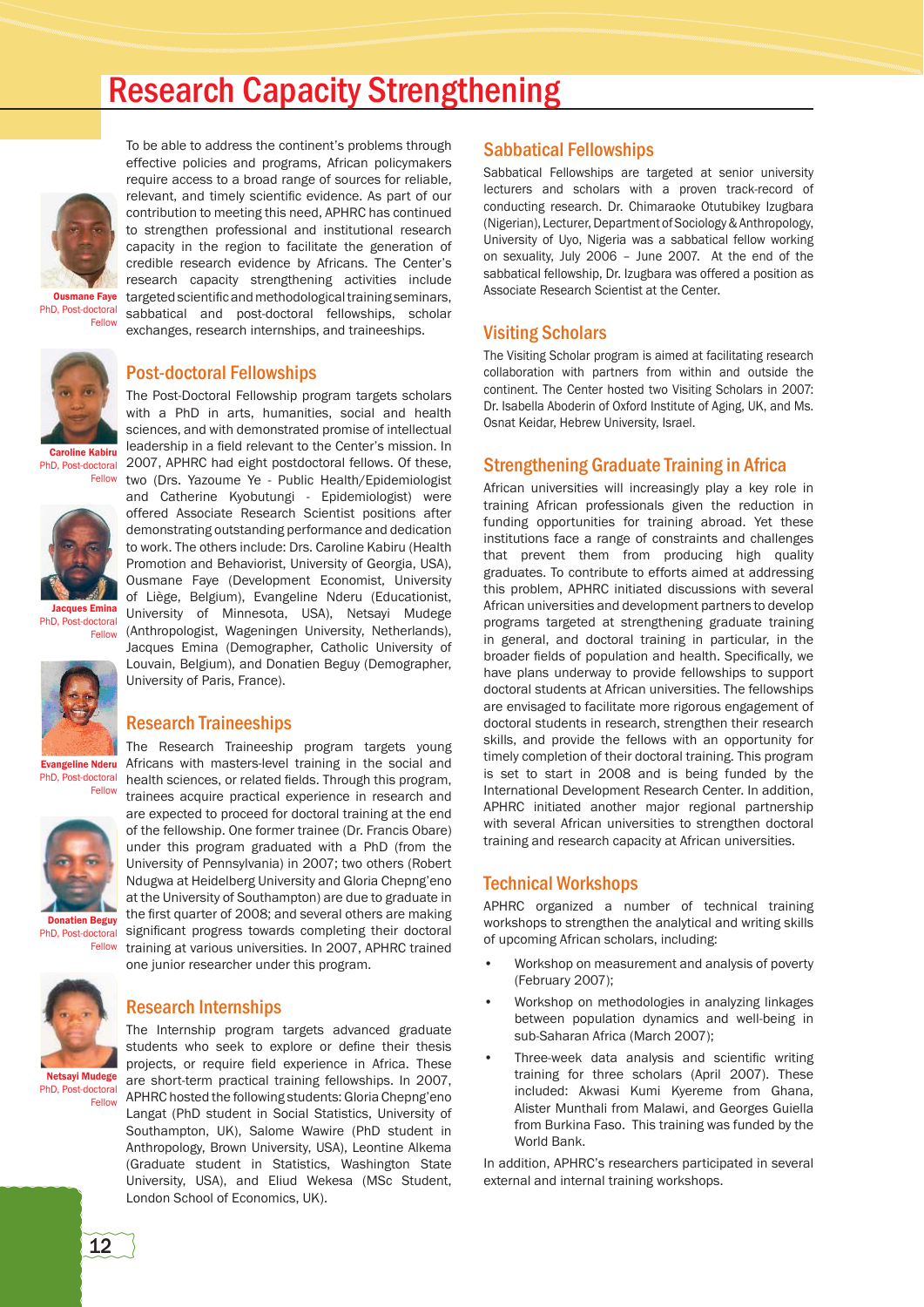## Funding and Partnerships

#### Funding and other Support

We are grateful to the following institutions for continued support of our activities:

- African Development Bank
- Bill and Melinda Gates Foundation
- **European Union**
- Flora Family Foundation
- Ford Foundation
- Global Fund to Fight AIDS, Tuberculosis and Malaria
- Government of Kenya
- Health Systems Trust
- International Food Policy Research Institute
- International Development Research Center
- International Union for the Scientific Study of Population
- Macro International
- National Graduate Institute for Policy Studies
- National Institute of Child Health and Development
- National Institutes of Health
- Packard Foundation
- Rockefeller Foundation
- UK Government's Department for International Development
- United Nations Children Fund
- Venture Strategies
- Wellcome Trust
- William and Flora Hewlett Foundation
- World Bank
- World Health Organization

#### **Partnerships**

In 2007, the Center maintained partnerships with many local and international organizations, including:

#### Government Agencies

- Central Bureau of Statistics, Kenya
- City Council of Nairobi
- Kenya Medical Research Institute
- Ministry of Education, Kenya
- Ministry of Health, Burkina Faso
- Ministry of Health, Burundi
- Ministry of Health, Benin
- Ministry of Health, Democratic Republic of Congo
- Ministry of Health, Ghana
- Ministry of Health, Kenya
- Ministry of Health, Malawi
- Ministry of Health, Tanzania
- Ministry of Health, Zambia
- National Coordinating Agency for Population and Development, Ministry of Planning and National Development, Kenya
- National Statistical Office, Malawi
- Ministry of Planning for Economic Empowerment, Tanzania

#### Non-Governmental Organizations and **Networks**

- African Regional Sexuality Resource Center
- African Federation for Sexual Health and Rights
- BRAC (Bangladesh)
- Center for International Earth Science Information Network of Columbia University
- Centre de Recherche Appliquée (CERA), AFRISTAT
- Committee for International Cooperation in National Research in Demography
- Population-Environment Research Network
- Engender Health (USA)
- **Global Equity Gauge Alliance**
- Guttmacher Institute
- INDEPTH Network
- Initiative Privee et Communautaire de Lutte Contre le VIH/SIDA (IPC/BF)
- Institut de Recherche pour le Developpement, France
- Practical Action
- International Society for Urban Health
- JHPIEGO an affiliate of Johns Hopkins University
- Panos Eastern Africa
- Planned Parenthood Association of Ghana
- Planned Parenthood Federation of America-International (PPFA-I), Kenya
- Population Council
- Program for Appropriate Technology in Health
- Union of African Population Studies
- Youth Net and Counseling (YONECO Malawi)
- WHO's Health Metrics Network

#### Universities

- Brown University (USA)
- Harvard University (USA)
- Johns Hopkins University's Bloomberg School of Public Health (USA)
- London School of Hygiene & Tropical Medicine  $(IIK)$
- Makerere University (Uganda)
- McGill University (Canada)
- Moi University (Kenya)
- Umea University, Sweden
- Universite de Ouagadougou (Burkina Faso)
- University of Amsterdam (Netherlands)
- University of Cape Coast (Ghana)
- University of Colorado (USA)
- University of Dar es Salaam (Tanzania)
- **■** University of Ghana
- University of Malawi
- University of Nairobi (Kenya)
- University of Southampton (UK)
- Institute of Development Studies (UK)
- University of Witwatersrand (South Africa)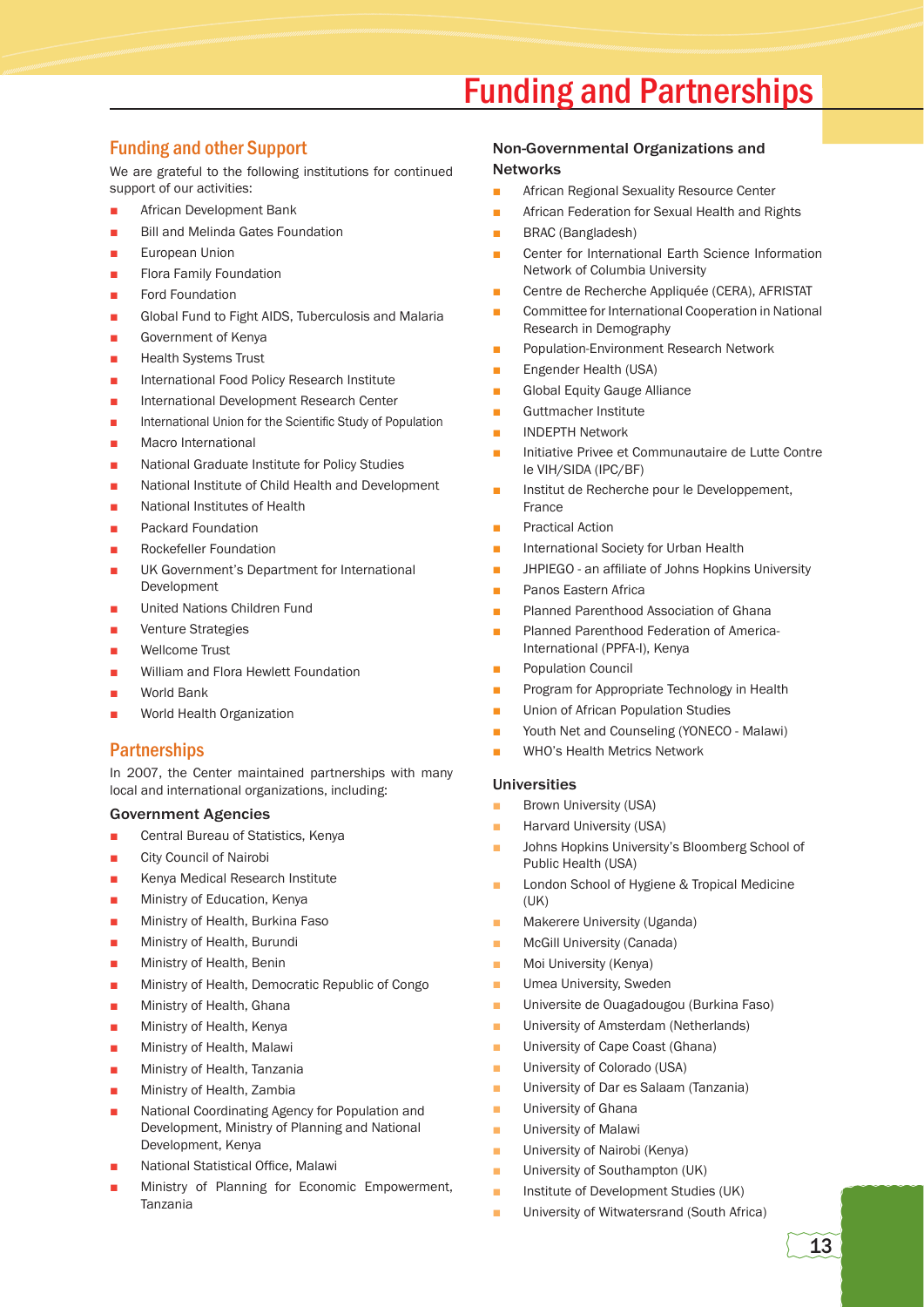## Financial Report

### STATEMENT OF FINANCIAL POSITION

AS AT 31 DECEMBER 2007

|                              | 2007<br><b>US\$</b> | 2006<br>US\$ |
|------------------------------|---------------------|--------------|
| <b>ASSETS</b>                |                     |              |
| <b>Non current assets</b>    |                     |              |
| Equipment and motor vehicles | 166,917             | 100,608      |
| <b>Current assets</b>        |                     |              |
| Cash and cash equivalents    | 2,112,990           | 2,065,739    |
| <b>Investments</b>           | 644,683             | 574,660      |
| Grants receivable            | 5,211,585           | 5,436,868    |
| Debtors and deposits         | 98,022              | 74,405       |
|                              | 8,067,280           | 8,151,672    |
| <b>TOTAL ASSETS</b>          | 8,234,197           | 8,252,280    |

#### FUND BALANCE AND LIABILITIES

| <b>Net assets</b>                         |           |           |
|-------------------------------------------|-----------|-----------|
| Temporary restricted net assets           | 916,305   | 350,565   |
| Unrestricted net assets                   | 1,862,035 | 1,436,283 |
|                                           | 2,778,340 | 1,786,848 |
| <b>Current liabilities</b>                |           |           |
| Deferred income                           | 4,981,146 | 6,218,711 |
| Creditors and accruals                    | 474,711   | 246,721   |
|                                           | 5,455,857 | 6,465,432 |
| <b>TOTAL FUND BALANCE AND LIABILITIES</b> | 8,234,197 | 8,252,280 |
|                                           |           |           |

#### STATEMENT OF ACTIVITIES

FOR THE YEAR ENDED 31 DECEMBER 2007

|                                  | 2007<br><b>US\$</b> | 2006<br>US \$ |
|----------------------------------|---------------------|---------------|
| <b>INCOME</b>                    |                     |               |
| <b>Grant income</b>              | 5,221,293           | 2,785,784     |
| Other income                     | 182,642             | 164,398       |
| Interest income                  | 40,486              | 28,718        |
| <b>TOTAL INCOME</b>              | 5,444,421           | 2,978,900     |
| <b>EXPENDITURE</b>               |                     |               |
| Programme costs                  | 3,800,220           | 2,001,464     |
| Administration and support costs | 721,408             | 499,300       |
| <b>TOTAL EXPENDITURE</b>         | 4,521,628           | 2,500,764     |
| <b>SURPLUS FOR THE YEAR</b>      | 922,793             | 478,136       |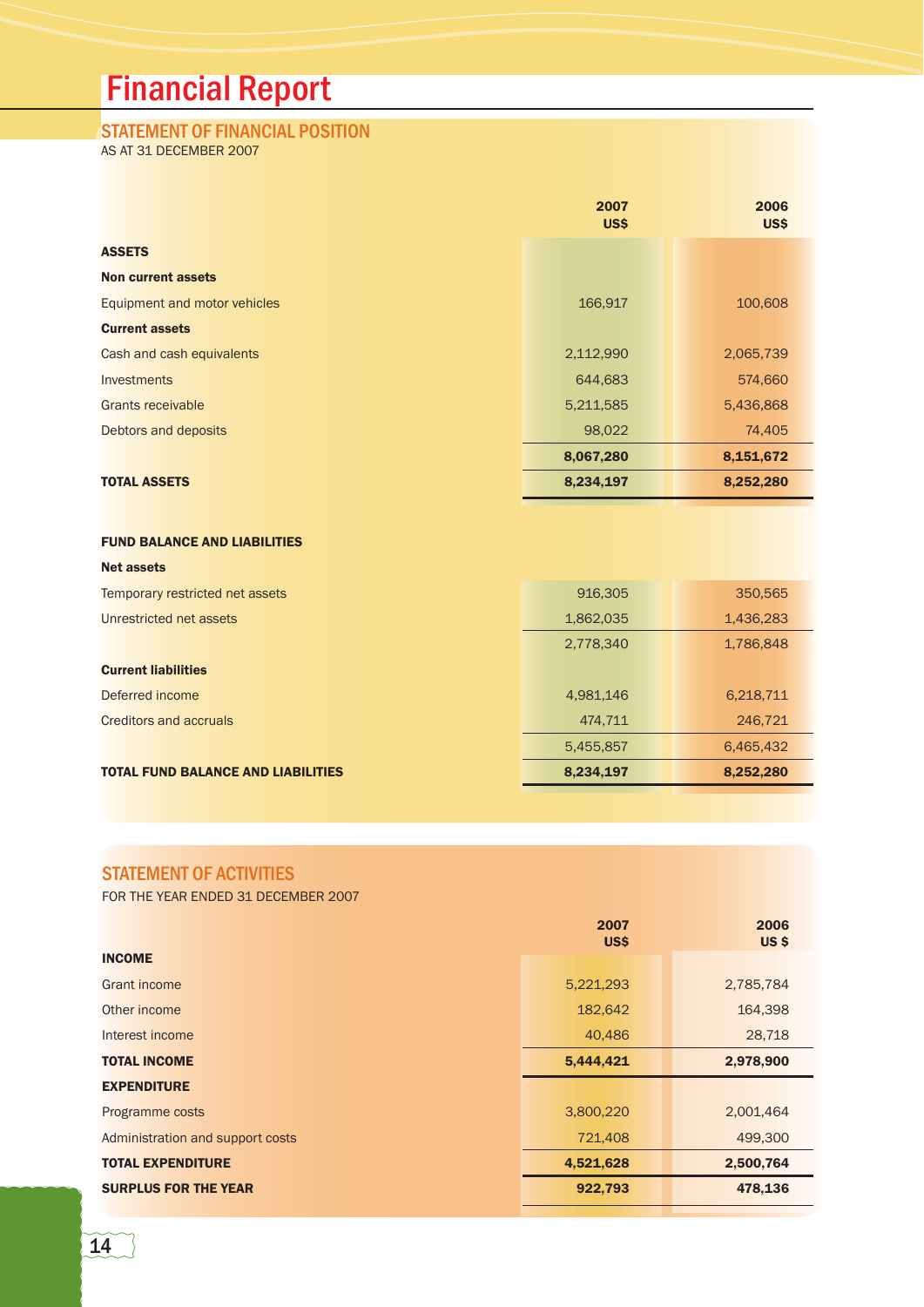### 2007 Board of Directors



Demissie Habte (Out-going Chair) Former International Director, James P. Grant School of Public Health, BRAC University, Dhaka, Bangladesh.



Jane Menken (In-coming Chair) Distinguished Professor and Director, Institute of Behavioral Science, University of Colorado at Boulder, USA



Wolfgang Lutz Project Leader, International Institute for Applied Systems Analysis, Laxenburg, Austria



Jotham Musinguzi (In-coming Deputy Chair) Director, Partners in Population and Development (PPD), Africa Regional Office, Kampala, Uganda



Souleymane Mboup (Rotated out), Director, Africa Aids Research Network and Professor, Univ. Cheikh Anta Diop, Dakar, Senegal



Director of the Population Program, The David and Lucile Packard Foundation, Los Altos, California, USA



Florence Manguyu Pediatrician, Aga Khan University Hospital Nairobi, Kenya



Agyeman Akosa, Professor of Pathology, University of Ghana Medical School, Accra, Ghana and Executive Director of Healthy Ghana, KorleBu, Accra, Ghana



Steven W. Sinding Former Director General of the International Planned Parenthood Federation, Manchester, USA



Mark R. Montgomery Professor of Economics State University of New York, Stony Brook and Senior Associate, Policy Research Division Population Council New York, USA



Jeffrey Tolin, Partner Hogan & Hartson LLP, New York, USA



Osita Ogbu Former Chief Economic Advisor to the Former President of Nigeria Maitama, Abuja, Nigeria



Marian Jacobs (New Member) Dean, Faculty of Health Sciences, University of Cape Town, South Africa



**Stig Wall (New Member)** Professor of Epidemiology, University of Umea, Sweden



Ruth Kagia (New Member) Education Director, The World Bank



Alex C. Ezeh Executive Director, African Population and Health Research Center, Nairobi, Kenya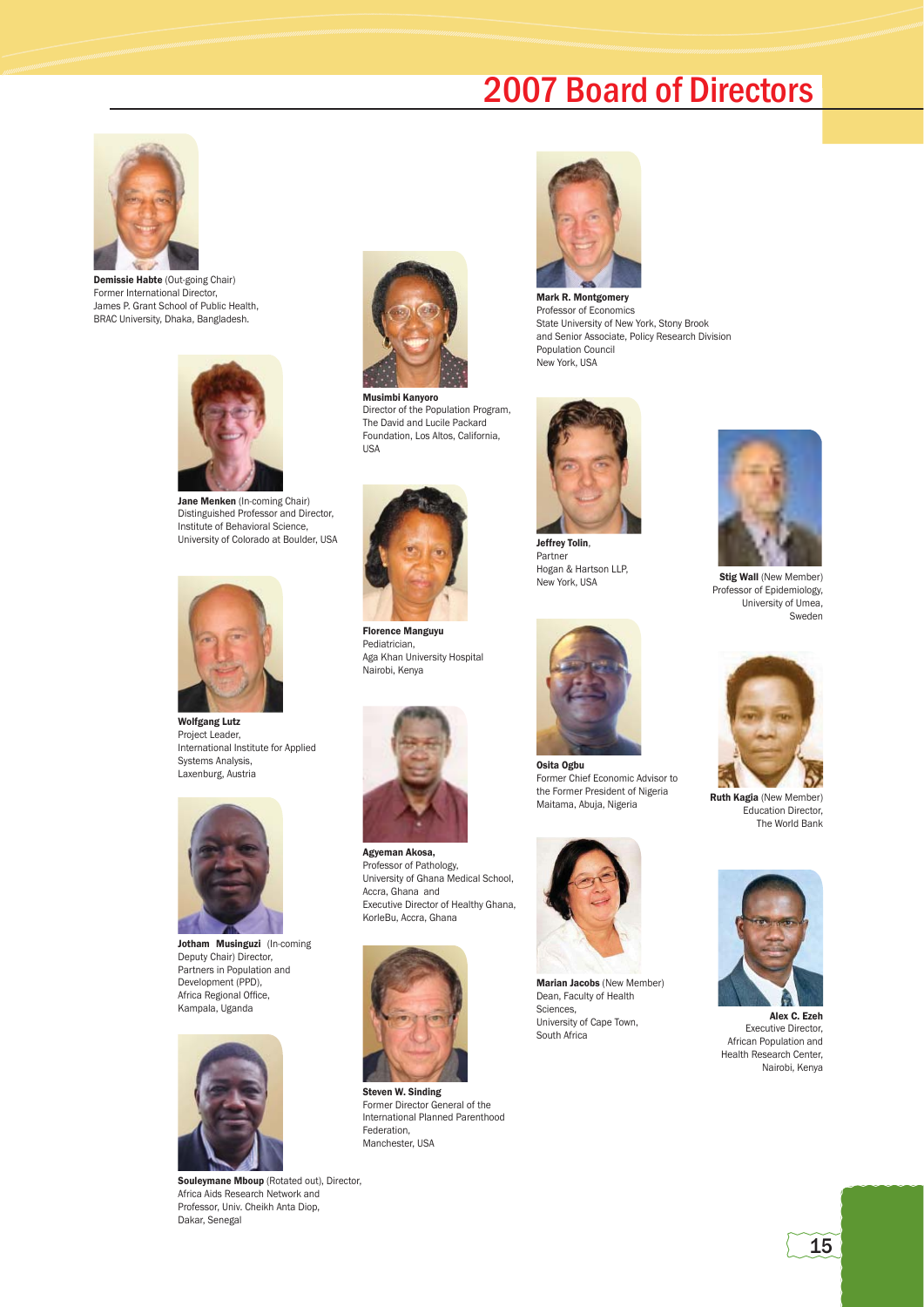## APHRC Staff

| <b>Staff Member</b>       | <b>Position</b>                                                               | <b>Qualifications</b>                                       |  |
|---------------------------|-------------------------------------------------------------------------------|-------------------------------------------------------------|--|
| <b>Research Staff</b>     |                                                                               |                                                             |  |
| <b>Alex Ezeh</b>          | <b>Executive Director</b>                                                     | PhD (Demography)                                            |  |
| Eliya Zulu                | Deputy Director and Director of Research                                      | PhD (Demography)                                            |  |
| Joseph Inungu             | <b>Senior Research Scientist</b>                                              | DrPh (Public Health)                                        |  |
| Jean-Christophe Fotso     | <b>Research Scientist</b>                                                     | PhD (Demography)                                            |  |
| Chi-Chi Undie             | <b>Associate Research Scientist</b>                                           | PhD (Language, Literacy & Culture)                          |  |
| Chimaraoke Izugbara       | <b>Associate Research Scientist</b>                                           | PhD (Anthropology)                                          |  |
| <b>Moses Ngware</b>       | <b>Associate Research Scientist</b>                                           | PhD (Economics of Education)                                |  |
| <b>Yazoume Ye</b>         | <b>Associate Research Scientist</b>                                           | PhD (Public Health/Epidemiology)                            |  |
| Catherine Kyobutungi      | <b>Associate Research Scientist</b>                                           | PhD (Epidemiology)                                          |  |
| <b>Donatien Beguy</b>     | <b>Post-Doctoral Fellow</b>                                                   | PhD (Demography)                                            |  |
| <b>Eva Nderu</b>          | <b>Post-Doctoral Fellow</b>                                                   | PhD (Education Policy & Administration)                     |  |
| <b>Netsayi Mudege</b>     | <b>Post-Doctoral Fellow</b>                                                   | <b>PhD (Social Science)</b>                                 |  |
| Jacques Emina             | <b>Post-Doctoral Fellow</b>                                                   | <b>PhD (Social Science)</b>                                 |  |
| <b>Caroline Kabiru</b>    | <b>Post-Doctoral Fellow</b>                                                   | PhD (Health Promotion & Behavior)                           |  |
| <b>Ousmane Faye</b>       | <b>Post-Doctoral Fellow</b>                                                   | PhD (Economics)                                             |  |
| <b>Blessing Mberu</b>     | <b>Post-Doctoral Fellow</b>                                                   | PhD (Sociology)                                             |  |
| Abdhallah Kasiira Ziraba  | <b>Senior Research Officer</b>                                                | <b>MSc (Clinical Epidemiology &amp; Biostatics)</b>         |  |
| <b>Charles Epari</b>      | <b>Senior Research Officer</b>                                                | Med (Education Planning)                                    |  |
| Joanna Crichton           | <b>Research Officer</b>                                                       | <b>MPhil (Development Studies)</b>                          |  |
| Kanyiva Muindi            | <b>Research Officer</b>                                                       | <b>MSc (Public Health)</b>                                  |  |
| <b>Akaco Ekirapa</b>      | <b>Research Officer</b>                                                       | MSc (Epidemiology)                                          |  |
| <b>Hilda Essendi</b>      | <b>Research Officer</b>                                                       | MA (Anthropology)                                           |  |
| <b>Francis Mariao</b>     | <b>Research Officer</b>                                                       | MPH (Public Health)                                         |  |
| <b>Kennedy Otsola</b>     | <b>Field Coordinator</b>                                                      | <b>MA (Religious Studies)</b>                               |  |
| <b>Michael Mutua</b>      | Data Analyst                                                                  | <b>MSc (Social Statistics)</b>                              |  |
| <b>Maurice Mutisya</b>    | Data Analyst                                                                  | MSc (Field Epidemiology)                                    |  |
| <b>Thaddaeus Egondi</b>   | Data Analyst                                                                  | <b>MSc (Biostatistics; Applied Statistics)</b>              |  |
| <b>Martin Kavao Mutua</b> | Data Analyst                                                                  | <b>MSc (Biostatistics)</b>                                  |  |
|                           |                                                                               |                                                             |  |
|                           |                                                                               |                                                             |  |
|                           | <b>Administration and Communication Staff</b>                                 |                                                             |  |
| <b>Joseph Gichuru</b>     | <b>Finance and Administration Manager</b>                                     | <b>MBA (Strategic Management)</b>                           |  |
| <b>Duncan Gatoto</b>      | <b>Finance Manager</b>                                                        | <b>BCom (Finance)</b>                                       |  |
| <b>Lillian Okoth</b>      | Human Resources Manager                                                       | <b>MBA (Human Resource Management)</b>                      |  |
| Rose N. Oronje            | <b>Communication Officer</b>                                                  | <b>MA (Communication Studies)</b>                           |  |
| Elizabeth Kahurani        | <b>Communication Assistant</b><br><b>Executive Assistant to the Executive</b> | BA (Language & Literary Studies)                            |  |
| Live Muringa-Katabarwa    | <b>Director</b>                                                               | BA (Ethics & Development Studies)                           |  |
| <b>Edith Mbogo</b>        | <b>Finance Assistant</b>                                                      | <b>BCom (Accounting)</b>                                    |  |
| <b>Stephen Ngure</b>      | <b>Finance Assistant</b>                                                      | <b>BSc (International Business &amp;</b><br>Administration) |  |
| Nkatha Karichu            | <b>Human Resources Assistant</b>                                              | <b>BA (Business Administration)</b>                         |  |
| Julia Ombasyi             | <b>Administrative Assistant</b>                                               | Dip. (Secretarial Studies)                                  |  |
| <b>Sheila Mwero</b>       | Personal Assistant to the Deputy Director                                     | BA (Sociology & Public Administration)                      |  |
| Rosalyn Wanjiku           | Receptionist/Administrative Assistant                                         | Dip. (Secretarial Studies)                                  |  |
| Peter Onyango             | Driver/Office Assistant                                                       |                                                             |  |
| <b>Booker Nyadhaya</b>    |                                                                               |                                                             |  |
| Peter Jeremano            | Driver/Office Assistant                                                       |                                                             |  |
|                           | Driver/Office Assistant                                                       |                                                             |  |

In addition, APHRC employs 10 data entry clerks and 38 field interviewers.